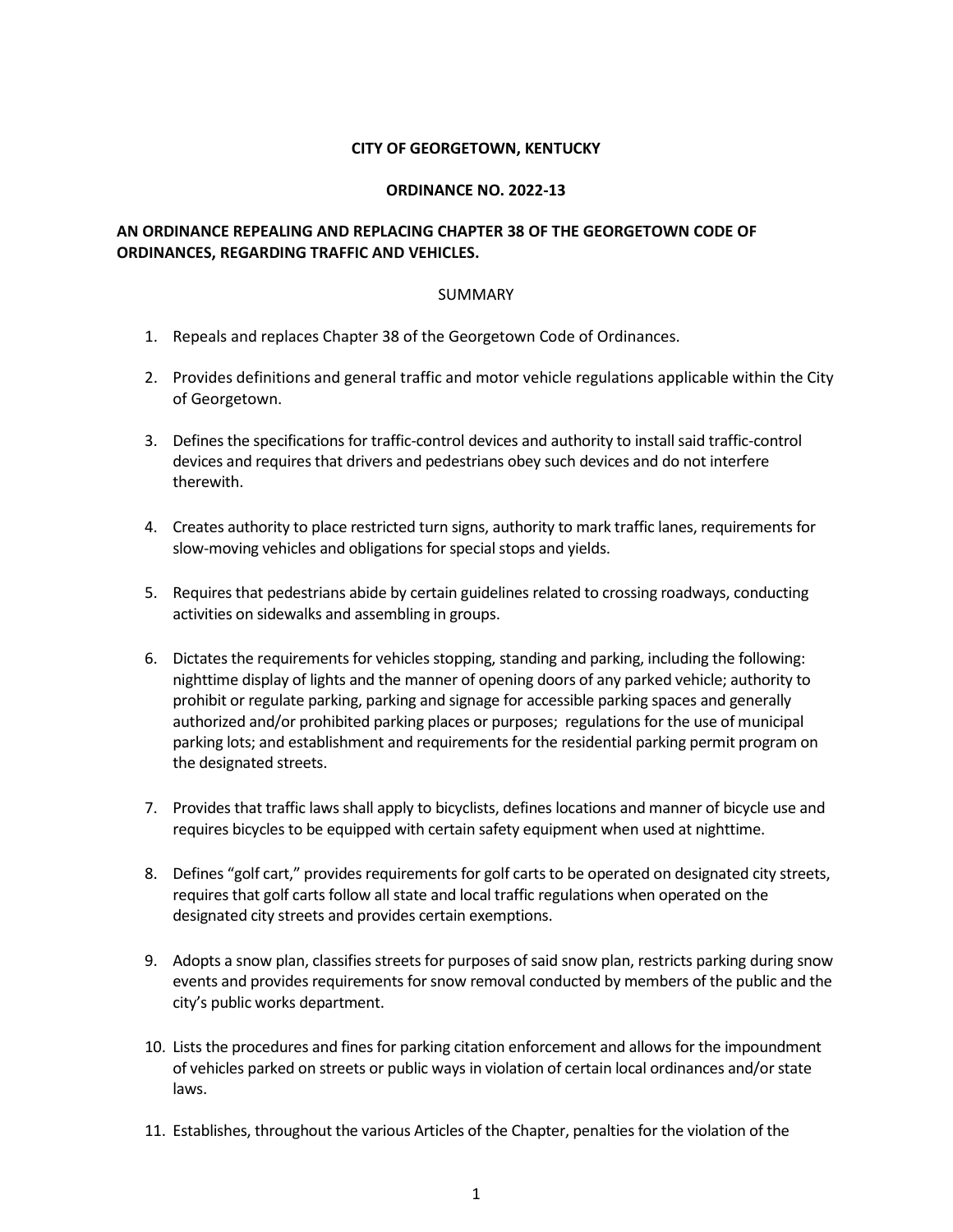provisions thereof.

12. Provides for repeal of inconsistent ordinances, severability of provisions and an effective date upon passage and publication.

The full text of Ordinance 2022-13 is available for examination in the City Clerk's Office, 100 North Court Street, Georgetown, Kentucky 40324 or at www.georgetownky.gov.

INTRODUCED AND PUBLICLY READ FIRST TIME: April 11, 2022

PUBLICLY READ SECOND TIME AND PASSED: April 25, 2022

APPROVED: Tom Prather (Apr 29, 2022 12:02 EDT) Tom Prather

Tom Prather, Mayor

ATTEST: Tracie Hoffman (Apr 29, 2022 12:58 EDT) Tracie Hoffman

Tracie Hoffman, City Clerk

I, Devon Elise Golden, hereby certify I am an Attorney licensed to practice law in the Commonwealth of Kentucky. My office is located at 100 North Court Street, Georgetown, Kentucky 40324. I further certify the foregoing Summary of Ordinance 2022-13 of the City of Georgetown, Kentucky, was prepared in accordance with the requirements of KRS 83A.060(9) and is a true and accurate summary of the contents of said Ordinance.

DeronGold

Devon Elise Golden

\_\_\_\_\_\_\_\_\_\_\_\_\_\_\_\_\_\_\_\_\_\_\_\_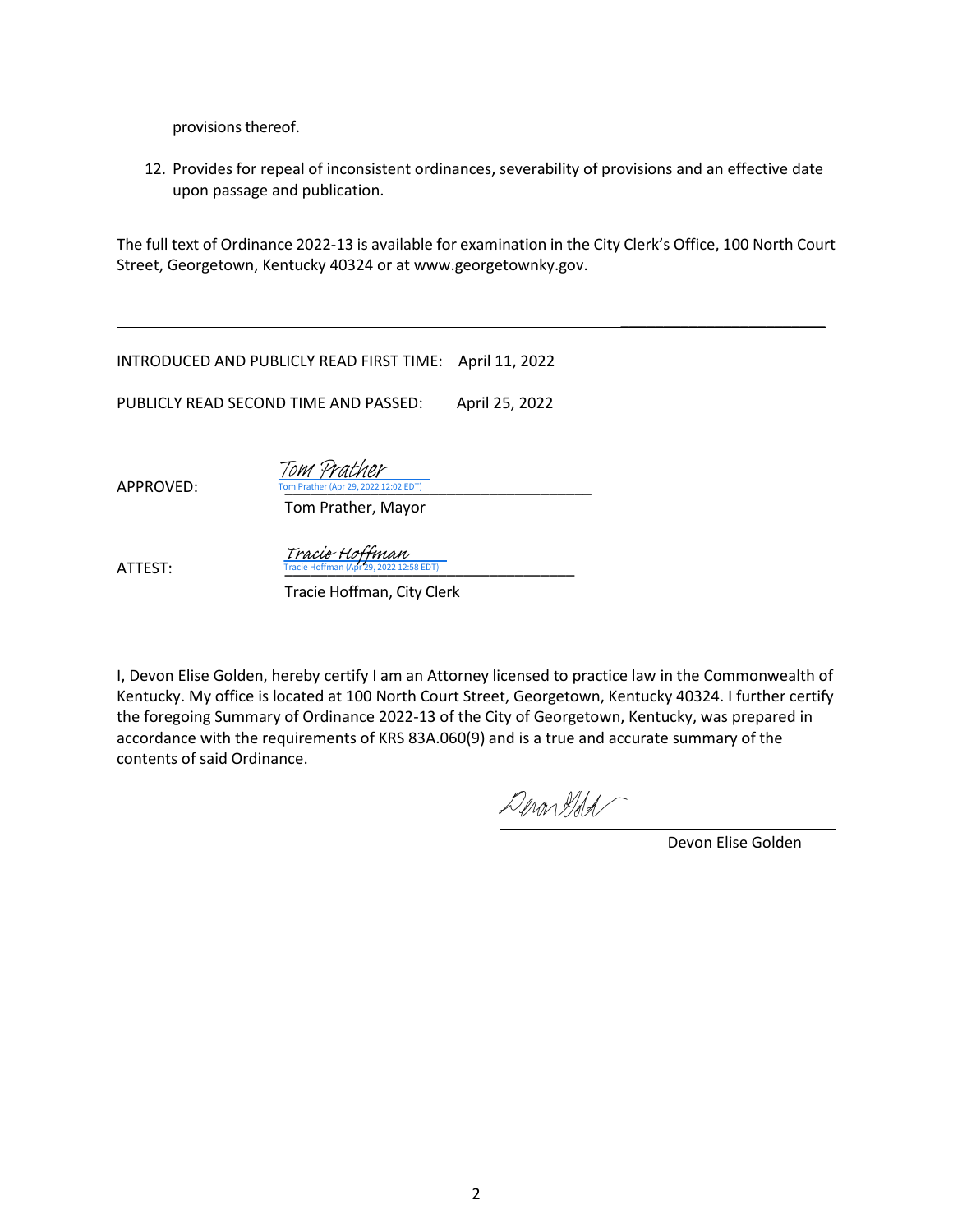#### **CITY OF GEORGETOWN, KENTUCKY**

#### **ORDINANCE NO. 2022-13**

# **AN ORDINANCE REPEALING AND REPLACING CHAPTER 38 OF THE GEORGETOWN CODE OF ORDINANCES, REGARDING TRAFFIC AND VEHICLES.**

SPONSORS: Connie Tackett and Todd Stone

NOW, THEREFORE, BE IT ORDAINED BY THE CITY OF GEORGETOWN, KENTUCKY, AS FOLLOWS:

#### **SECTION ONE**

**Chapter 38 of the Georgetown Code of Ordinances is repealed, in its entirety, and replaced to read as follows:**

# **ARTICLE I. IN GENERAL.**

#### **Sec. 38-1. Incorporation of relevant authorities.**

The Georgetown-Scott County Planning Commission Subdivision and Development Regulations, the Manual on Uniform Traffic Control Devices (MUTCD) and the Kentucky Transportation Cabinet's standard specifications, as may be amended from time to time, are incorporated by reference as though set forth fully herein.

# **Sec. 38-2. State law.**

In all other matters relating to the regulation of traffic and vehicles, the law(s) of the Commonwealth of Kentucky shall apply.

#### **Sec. 38-3. Definitions.**

The following words and phrases when used in this chapter shall, for the purpose of this chapter, have the meanings respectively ascribed to them in this section:

- (1) *Alley*: Any public way affording generally a secondary means of vehicular access to abutting properties.
- (2) *Authorized emergency vehicle*: Vehicles of the division of fire and emergency services, fire patrol, police vehicles, and such ambulances and emergency vehicles of municipal departments
- (3) *Bicycle*: Every device propelled by human power upon which any person may ride, having two (2) tandem wheels, either of which is over twenty (20) inches in diameter, and including any device generally recognized as a bicycle though equipped with two (2) front or two (2) rear wheels.
- (4) *Business district*: The territory contiguous to and including a highway or roadway when fifty (50) percent or more of the frontage is occupied by buildings used for business.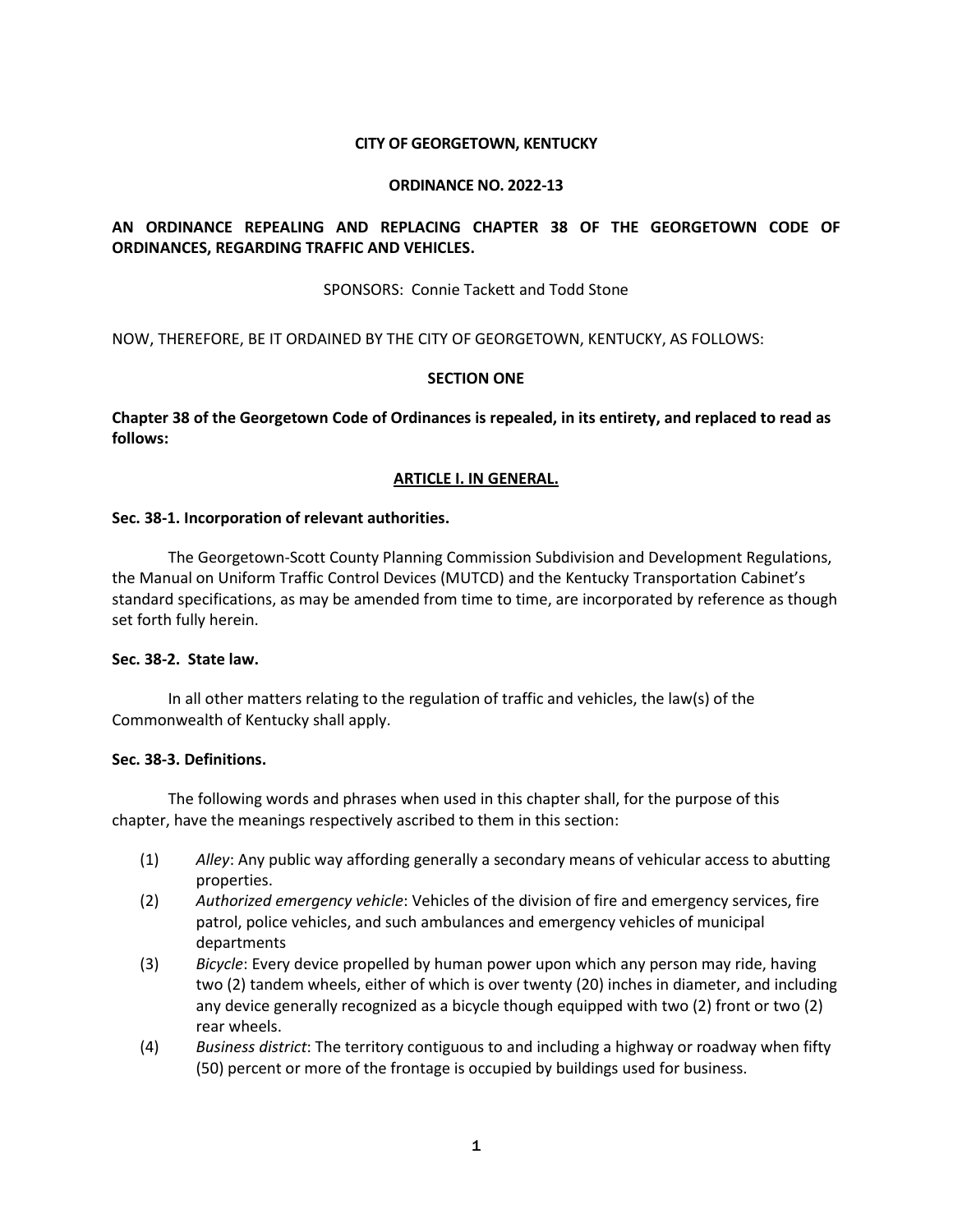- (5) *Bus stop*: That part of any roadway officially set apart and reserved exclusively for the loading and unloading of passengers by buses or passenger vehicles.
- (6) *City*: The City of Georgetown, Kentucky.
- (7) *Commercial Motor Vehicle (or "Commercial Vehicle")*: A motor vehicle or combination motor vehicles used in commerce that is:
	- a. Designed to carry property and has a gross vehicle weight rating as determined by federal regulation which has been adopted into cabinet administrative regulations pursuant to KRS Chapter 13A;
	- b. Designed to transport sixteen (16) or more passengers, including the driver;
	- c. Transporting hazardous materials and is required to be placarded in accordance with Title 49, Code of Federal Regulations, Part 172; or
	- d. Any other vehicle that is required by cabinet administrative regulation, pursuant to KRS Chapter 13A, to be operated by a licensed commercial driver.
- (8) *Crosswalk*: That part of a roadway at an intersection included within the connections of the lateral lines of the sidewalks on opposite sides of the highway measured from the curbs, or in the absence of curbs from the edges of the traversable roadway; any portion of a roadway at an intersection or elsewhere distinctly indicated for pedestrian crossing by lines or other markings on the surface.
- (9) *Double Parking*: The alighting from and leaving unattended a vehicle in a parking lane, or with another vehicle or space for another vehicle between it and the curb, sidewalk or shoulder of the street. The term "vehicle," as used above and relative to double parking, shall mean any automobile, truck or other power-driven conveyance excepting only such buses, trucks larger than one ton and semi-trailers which are parked for the purpose of unloading.
- (10) *Driver*: Every person who drives or is in actual physical control of a vehicle.
- (11) *Front yard*: An open space extending the full width of the lot between a building and the front lot line.
- (12) *Funeral cars*: Cars intended to be part of a funeral procession.
- (13) *Hammerhead turn around*: T or V shaped dead end street that allows vehicles to turn around.
- (14) *Intersection*: The area embraced within the prolongation or connection of the lateral curb lines, or, if none, the lateral boundary lines of the roadways of two (2) highways which join one another at, or approximately at, right angles, or the area within which vehicles traveling upon the different highways joining at any other angle may come in conflict. When a highway includes two (2) roadways thirty (30) feet or more apart, every crossing of each roadway of such divided highway by an intersecting highway shall be regarded as a separate intersection in the event such intersecting highway also includes two (2) roadways thirty (30) feet apart, every crossing of two (2) roadways of such highways shall be regarded as a separate intersection.
- (15) *Laned roadway*: A roadway that is divided into two (2) or more clearly marked lanes for vehicular traffic.
- (16) *Limited-access highway*: Every street, highway, or roadway in respect to which owners or occupants of abutting property or lands and other persons have no legal right of access to or from the same, except at such points and in such manner as may be determined by the public authority having jurisdiction over such highway, street or roadway.
- (17) *Loading zone*: A space adjacent to a curb reserved for the exclusive use of vehicles during the loading or unloading of passengers or materials.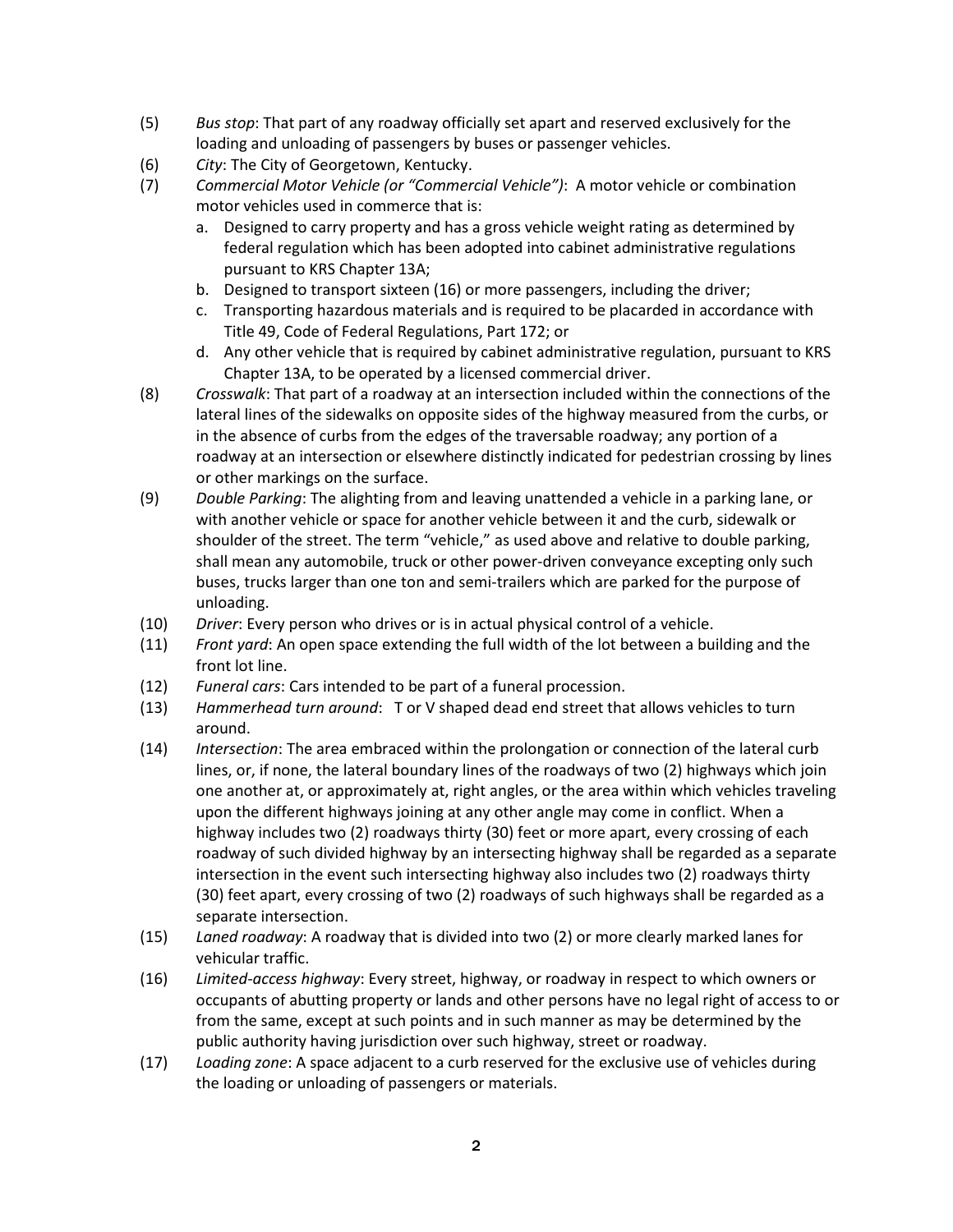- (18) *Motorcycle*: Every motor vehicle having a seat and designed to travel on not more than three (3) wheels in contact with the ground, excluding a tractor.
- (19) *Motor vehicle*: Every vehicle which is self-propelled (i.e. not propelled by muscular power).
- (20) *Municipal Parking Lot*: Any city-owned area surfaced, lined and designated for public parking, including the grass area(s) and sidewalk(s) adjoining the parking lot.
- (21) *Official time*: Whenever certain hours are named herein, they shall mean the prevailing time as may be in current use in the city.
- (22) *Official traffic-control devices*: All signs, signals, markings, and devices not inconsistent with this chapter placed or erected by authority of a public body or official having jurisdiction, for the purpose of regulating, warning, or guiding traffic.
- (23) *Oversized vehicle*: A vehicle with a length exceeding twenty (20) feet.
- (24) *Park*: When prohibited, means the standing of a vehicle, whether occupied or not, otherwise than temporarily for the purpose of and while actually engaged in loading or unloading passengers.
- (25) *Pedestrian*: Any person afoot.
- (26) *Police officer*: Every officer of the city police department or any officer authorized to direct or regulate traffic or to make arrests for violations of traffic regulations.
- (27) *Private road or driveway*: Every way or place in private ownership and used for vehicular travel by the owner and those having express or implied permission from the owner, but not by other persons.
- (28) *Radius portion of the cul-de-sac*: A line segment from the center of the cul-de-sac to the curb.
- (29) *Railroad*: A carrier of persons or property upon cars, operated upon rails.
- (30) *Railroad train*: A steam engine, electric or other motor, with or without cars coupled thereto, operated upon rails.
- (31) *Residence district*: The territory contiguous to and including a highway or roadway when the property on such highway or roadway for a distance of three hundred (300) feet or more is in the main improved with dwellings or dwellings and buildings in use for business.
- (32) *Right-of-way*: The privilege of the immediate use of the roadway.
- (33) *Roadway*: That portion of a street or highway improved, designed or ordinarily used for vehicular travel. In the event a highway includes two (2) or more separate roadways, the term "roadway" as used in this chapter shall refer to any such roadways separately but not to all such roadways collectively.
- (34) *Sidewalk*: That portion of a street between the curb lines, or the lateral lines of a roadway, and the adjacent property lines intended for the use of pedestrians, including any strip of ground between the curb and paved sidewalk.
- (35) *Side street side yard:* An open space abutting the side street of a corner lot and extending the full length of the lot between a building and the side lot line.
- (36) *Stop*: When required, means completed cessation of movement.
- (37) *Stop, stopping, or standing*: When prohibited, means any stopping or standing of a vehicle whether occupied or not, except when necessary to avoid conflict with other traffic or in compliance with the directions of a police officer or traffic-control sign or signal.
- (38) *Street or highway*: The entire width between the boundary lines of every way or place of whatever nature when any part thereof is open to the use of the public, as a matter of right, for the purpose of vehicular traffic.
- (39) *T-shaped turn around*: T shaped dead-end street that allows vehicles to turn around.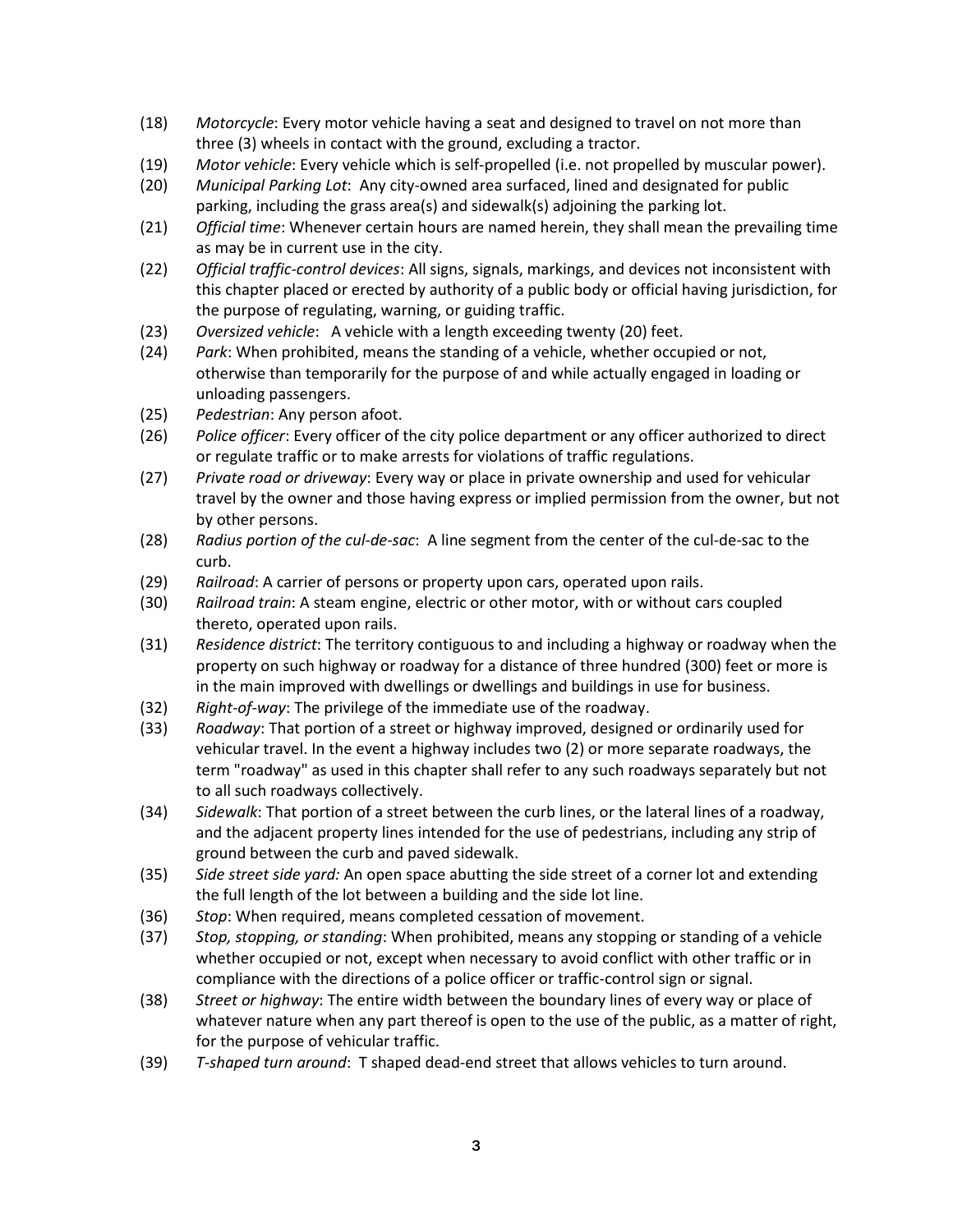- (40) *Through highway*: Every street or highway or portion thereto at the entrances to which vehicular traffic from intersecting streets or highways is required by law to stop before entering or crossing the same and when stop signs are erected as provided in this chapter.
- (41) *Traffic*: Pedestrians, ridden animals, vehicles, and other conveyances either singly or together while using any street for purposes of travel.
- (42) *Traffic calming*: Measures or devices designed to achieve a reduction in traffic speeds using a variety of techniques.
- (43) *Georgetown Traffic Committee* or *Traffic Committee*: An advisory group assembled for the purpose of evaluating traffic issues, supporting the city engineer's efforts, and making recommendations to the city engineer and city council; this group may include elected officials, city employees and citizen members, or any lawful combination thereof.
- (44) *Traffic-control signal*: Any device, whether manually, electrically, or mechanically operated, by which traffic is alternately directed to stop and to proceed.
- (45) *Vehicle*: Every device in, upon, or by which any person or property is or may be transported or drawn upon a street or highway.

# **Sec. 38-4. Traffic and parking enforcement.**

- (a) It shall be the duty of the police department to enforce the street traffic and parking regulations of the city and all state vehicle laws applicable to street traffic in the city, to make arrests and/or issue citations for traffic violations, to investigate accidents, and to cooperate with the city engineer and the police chief and other officers of the city in the administration of traffic laws, and in developing ways and means to improve traffic conditions and to carry out those duties specifically imposed upon such division by this chapter.
- (b) The police department shall keep a record of all violations of this chapter, including non-moving traffic violations, or of the state vehicle laws of which any person has been charged, together with the record of the final disposition of all such offenses. Such records shall accumulate during at least a five-year period; from that time on, the record shall be maintained complete for at least the most recent five-year period.

# **Sec. 38-5. Responsibility for traffic engineering.**

The city engineer, under the provisions of this chapter, is deemed to be an administrative department director as the term is used in the provisions of KRS 89.580, and he or she is hereby authorized to, in consultation with the Traffic Committee as he deems necessary:

- (1) Test traffic-control devices under actual conditions of traffic.
- (2) Designate and maintain, by appropriate devices, marks or lines upon the surface of the roadway, crosswalks at intersections, where, in his opinion, there is particular danger to pedestrians crossing the roadway, and at such other places as he may deem necessary.
- (3) Establish safety zones of such kind and character and at such places as he may deem necessary for the protection of pedestrians.
- (4) Mark lanes for traffic on street pavements at such places as he may deem necessary, consistent with other regulations of this chapter.
- (5) Determine the location and installation of traffic-control devices and to maintain traffic-control devices.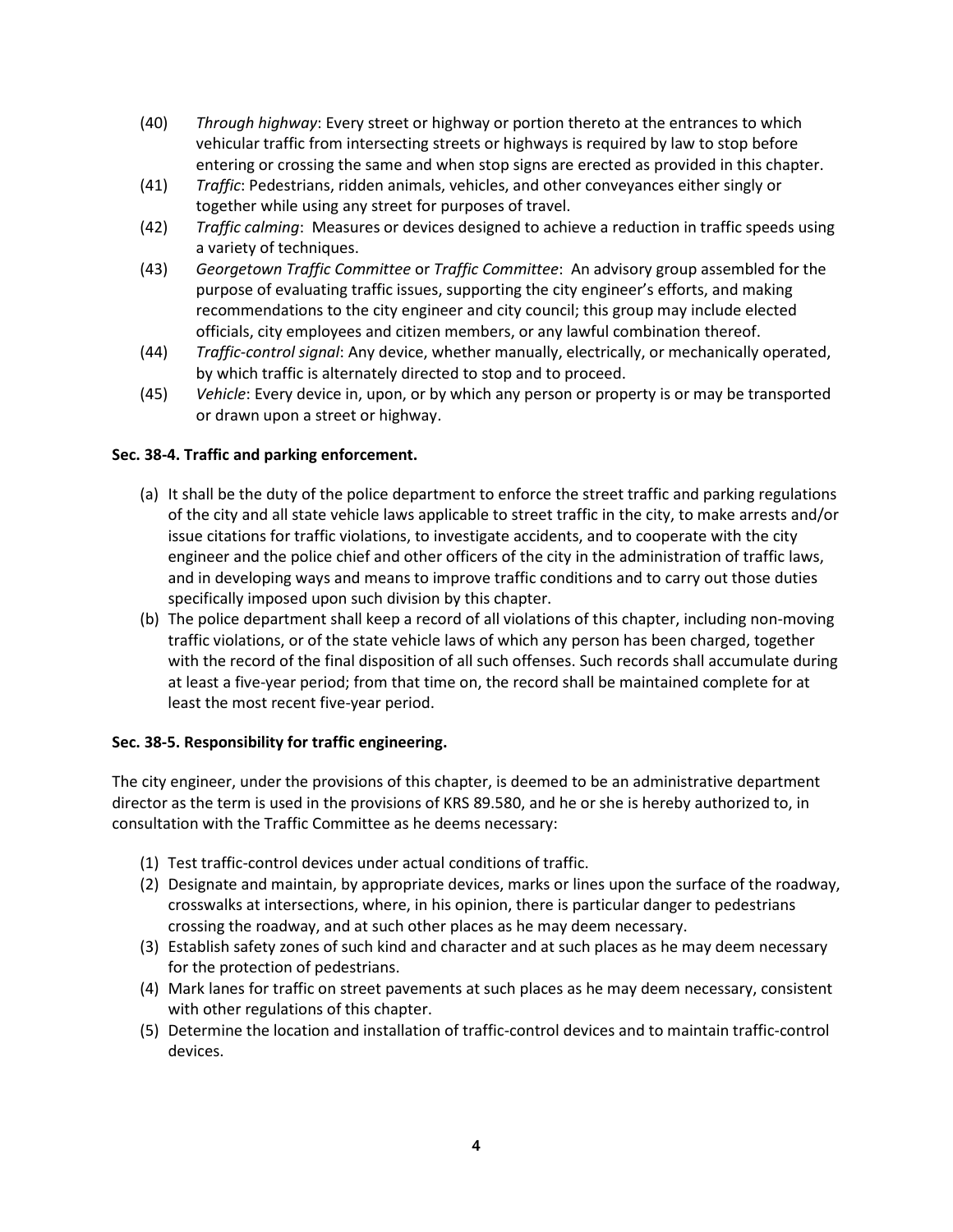- (6) Conduct engineering investigations of traffic conditions in the development of ways and means to improve traffic conditions.
- (7) Maintain and supervise bridges and viaducts within the city limits and coordinate with the Kentucky Transportation Cabinet, and any other applicable agencies or regulatory bodies, regarding maintenance of bridges and viaducts on state rights-of-way.
- (8) Perform such other duties as are imposed upon the city engineer in other sections of this chapter.

#### **Sec. 38-6. Police to direct traffic in emergency situations.**

In case of a fire, funeral, unusual traffic congestion or emergency, the police officers may direct the traffic as they deem necessary and proper under such circumstances.

#### **Sec. 38-7. Obedience to regulations—Directions of officials.**

No person shall willfully fail or refuse to comply with any lawful order or direction of a police officer or fire department or emergency services official.

#### **Sec. 38-8. Same—By public employees.**

The provisions of this chapter shall apply to the driver of any vehicle owned by or used in the service of the United States government, or of this state, or of the city; and it shall be unlawful for any such driver to violate any of the provisions of this chapter, except as otherwise permitted in this chapter or by federal or state statutes.

#### **Sec. 38-9. Same—By persons propelling pushcarts, riding animals, and riding bicycles.**

Every person propelling a pushcart, riding a bicycle or animal upon the streets of the city and every person driving an animal-drawn vehicle shall be subject to the provisions of this chapter and any regulations made hereunder.

#### **Sec. 38-10. Accidents—Reports required.**

The driver of a vehicle involved in an accident resulting in injury to or death of any person or property damage shall immediately by the quickest means of communication, either verbal or written, give notice of such accident to the police department if such accident occurs within the city. The police department may require any driver of a vehicle involved in an accident of which report must be made as provided in this section to file supplemental reports whenever the original report is insufficient in the opinion of such department and may require witnesses of accidents to render reports to such department.

#### **Sec. 38-11. Same—When driver unable to report.**

Whenever the driver of a vehicle is physically unable to make the required accident report and there was another occupant in the vehicle at the time of the accident capable of making the report, such occupant shall make or cause to be made such report.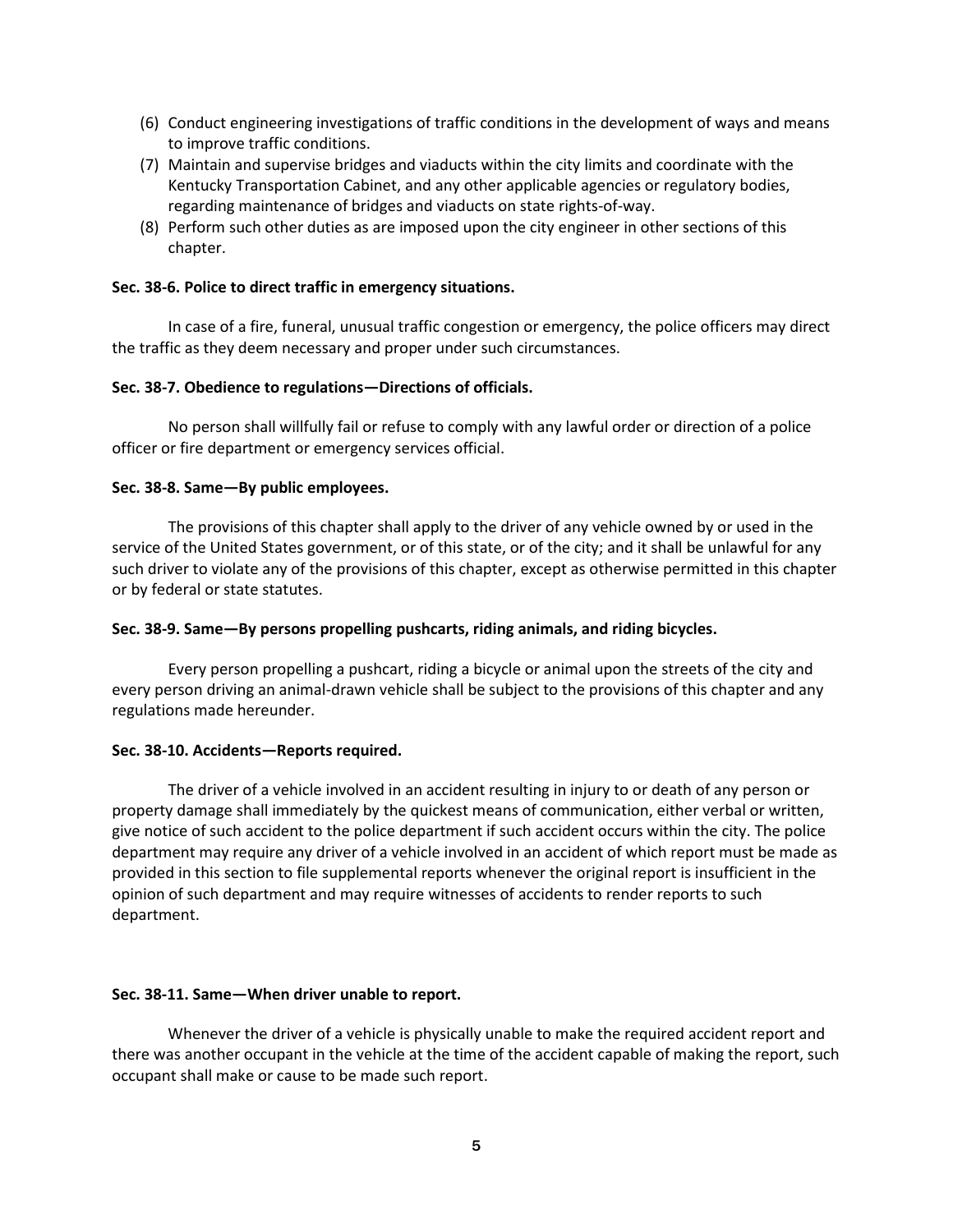#### **Sec. 38-12. Riding on the outside of a vehicle.**

- (a) It shall be unlawful for any person to ride, sit or stand on a running board, hood, fender, truck bed or other outside part(s) of any vehicle while the same is in motion; however, this prohibition shall not apply to employees while engaged in the necessary and proper course of their employment.
- (b) It shall be unlawful for any owner, operator or manager of any vehicle to permit any person to ride, sit or stand on the outside thereof in violation of subsection (a).

#### **Sec. 38-13. Clinging to moving vehicles.**

Any person riding upon any bicycle, motorcycle, coaster, sled, roller skates or any toy vehicle shall not attach the same or himself to any moving vehicle upon any roadway.

#### **Sec. 38-14. Boarding or alighting from vehicles.**

No person shall board or alight from a vehicle while such vehicle is in motion.

#### **Sec. 38-15. Jumping on or off moving train.**

It shall be unlawful for any person to jump on or off any moving train in the city limits.

#### **Sec. 38-16. Driving on sidewalks.**

The driver of a vehicle shall not drive within any sidewalk area except at a permanent or temporary driveway.

#### **Sec. 38-17. Driving over new pavement.**

No person shall operate any vehicle over or across any newly made pavement at which there is a barrier, a person, or a sign giving warning to such effect.

#### **Sec. 38-18. Limitations on backing.**

The driver of a vehicle shall not back the same unless such movement can be made with reasonable safety and without interfering with other traffic.

#### **Sec. 38-19. Restricted access.**

No person shall drive a vehicle onto or from any limited-access roadway except at such entrances and exits as are established by public authority.

#### **Sec. 38-20. Parades and processions.**

No parade or procession upon any public street or way in the city shall be permitted unless a special permit therefor shall first be granted by the city council (an application for which shall first be submitted to the city clerk). A "parade" or "procession" is hereby defined as a march in formation,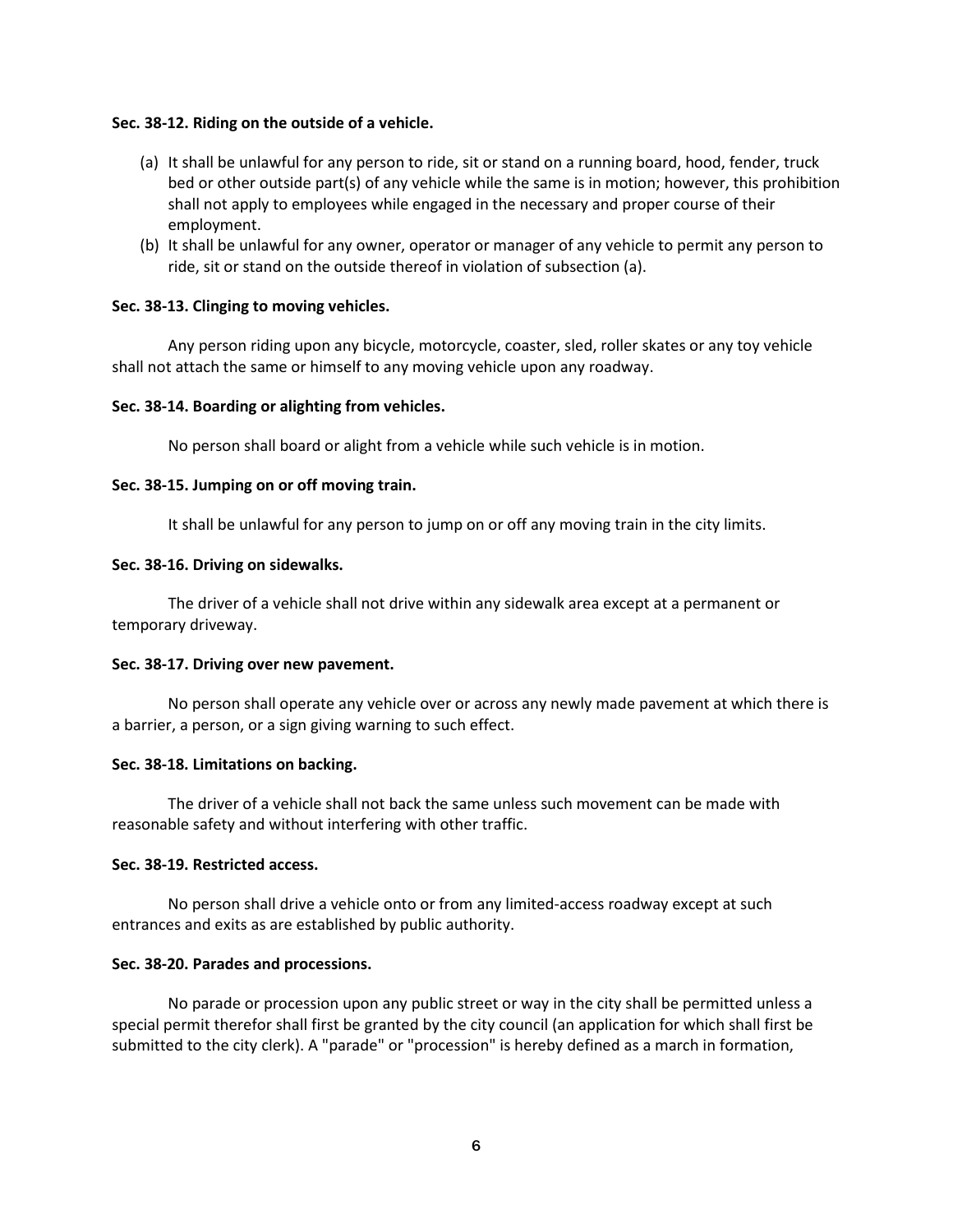proceeding in an ordered and close file as a collective body of persons on the city streets or public ways. Funeral processions are not covered by this section.

# **Sec. 38-21. Hauling on and littering streets.**

No person shall haul, carry or transport hay, straw, ashes, garbage, dirt, coal, rock, sand, brick, offal, or any material whatever that is likely to fall upon and litter the streets, without covering the load in such a manner so as to prevent its contents from dropping, blowing, sifting, or otherwise escaping from the vehicle.

# **Sec. 38-22. Load sifting or leaking.**

- (a) It shall be unlawful to park a vehicle on any streets of the city if same is permitted to leak any oil or gasoline.
- (b) No person shall operate any vehicle upon a highway or street within the city unless such vehicle is constructed or laden as to prevent its contents from dropping, sifting, or otherwise escaping therefrom. In no event shall any material described in section 18-23 be hauled, carried, or transported without cover, regardless of the construction of the vehicle or lading of the load.

# **Sec. 38-23. Use of vehicle for the primary purpose of advertising prohibited.**

No person shall operate or park any vehicle or trailer on any street for the primary purpose of advertising. It shall be unlawful for any person to operate any sound truck or public address system for any purpose on any city street except with the written permission from the police chief or his/her duly authorized designee. Food trucks, such as ice cream trucks, that play music as a means to notify the public of their presence shall be excepted from this prohibition, provided that all such vehicles shall adhere to the noise provisions contained in Chapter 28.

# **Sec. 38-24. State speed laws applicable.**

The state traffic laws regulating the speed of vehicles shall be applicable upon all streets within the city, except as the city council, as authorized by state law, declares and determines that certain speed regulations shall be applicable upon specified streets or in certain areas, in which event it shall be unlawful for any person to drive a vehicle at a speed in excess of any speed so declared in this chapter when signs are in place giving notice thereof.

#### **Sec. 38-25. Speed regulations - generally.**

No operator of a vehicle upon a public roadway shall drive at a greater speed than is reasonable and prudent, having regard for the traffic and for the condition and use of the roadway. Where no condition exists that requires lower speed for compliance with state law or this code, the speed of any vehicle, by whatever means propelled, shall not exceed twenty-five (25) miles per hour on any and all of the streets and public ways of the city, at all times except as otherwise posted.

#### **Sec. 38-26. Signs to indicate speed limits.**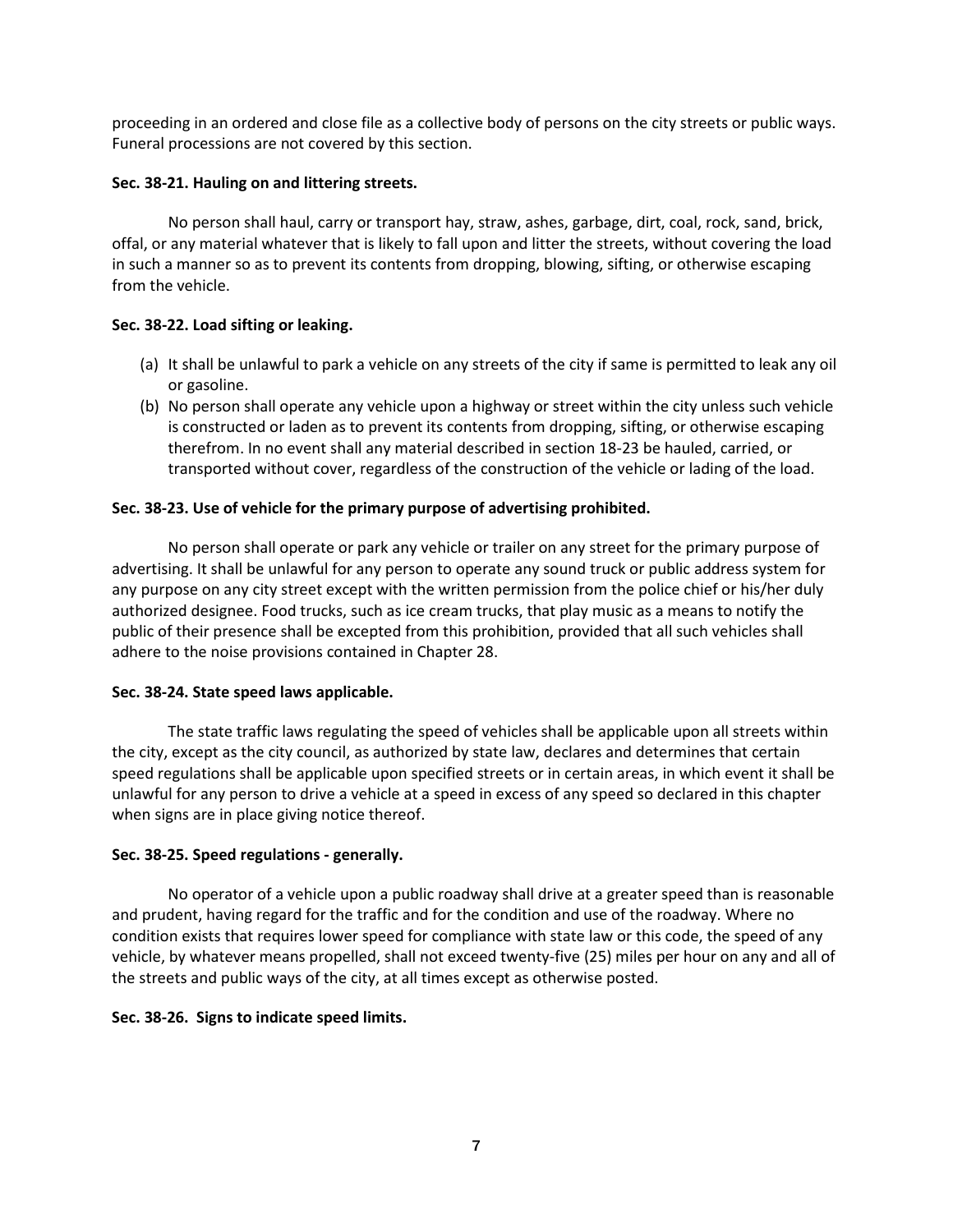The speed limits and speed zones established herein shall be marked by appropriate signs; signs or markers shall be placed at the intersections to the school zone(s) during school hours, except on state highways.

# **Sec. 38-27. Truck routes; purpose.**

- (a) Sections 38-28 through 38-30 shall affect and apply to all over-the-road 18-wheel trucks and all motor vehicles larger than 1  $\frac{1}{2}$  tons, whether common carrier, contract carrier, commercial or privately operated trucks or motor vehicles. These provisions are enacted under the powers of the city, particularly KRS 281.760 and other pertinent laws and decisions. Such sections shall not affect other ordinances relating to truck or vehicular parking, except insofar as same may be inconsistent herewith.
- (b) Sections 38-28 through 38-30 were enacted with the purpose of keeping heavy trucks from using streets which were built primarily for light residential traffic and which will not withstand the burden of heavy traffic.

# **Sec. 38-28. Truck routes; designated.**

East and West Main Streets (U.S. 62, 227 and 460) and North and South Broadway (U.S. 25) are hereby designated as truck and heavy vehicle routes in and through the city. Any person owning or operating trucks or motor vehicles of any size larger than 1 ½ tons entering or leaving the city is hereby ordered and directed to operate the truck or motor vehicle in and through the city only on such routes as above-named. Except as hereinafter provided, no trucks or motor vehicles larger than 1 ½ tons shall be operated on any other streets, avenues, alleys or parts of same in the city. The term "operate" shall include parking, which is also prohibited hereby.

# **Sec. 38-29. Trucks; restricted travel on certain streets.**

No truck shall travel on any street or on any portion of any street, subject to approval by the city council, that has been prohibited to through trucks and properly signed in accordance with that designation. This prohibition shall not apply to trucks that have a destination on the designated street or on the designated portion of any street, noncommercial vehicles, vans, step-vans, recreational vehicles, pickup trucks, or trucks that are owned or operated by the city.

# **Sec. 38-30. Trucks; permitted use for streets and local deliveries.**

Until such time as the council may establish truck depots or require same for loading and unloading, trucks and vehicles of any size may use any street or public way of the city in order to make local deliveries or pickups; provided, such trucks and vehicles shall follow the routes on Main and Broadway as closely as possible before turning onto a street which is not on the prescribed route and shall return from the point of pickup or delivery by the shortest route to the defined route. Trucks and heavy vehicles may also pass over other city streets for the purpose of entering or leaving Lemons Mill Pike to or from the routes prescribed herein.

# **Secs. 38-31 – 38-39. Reserved.**

# **ARTICLE II. TRAFFIC-CONTROL DEVICES.**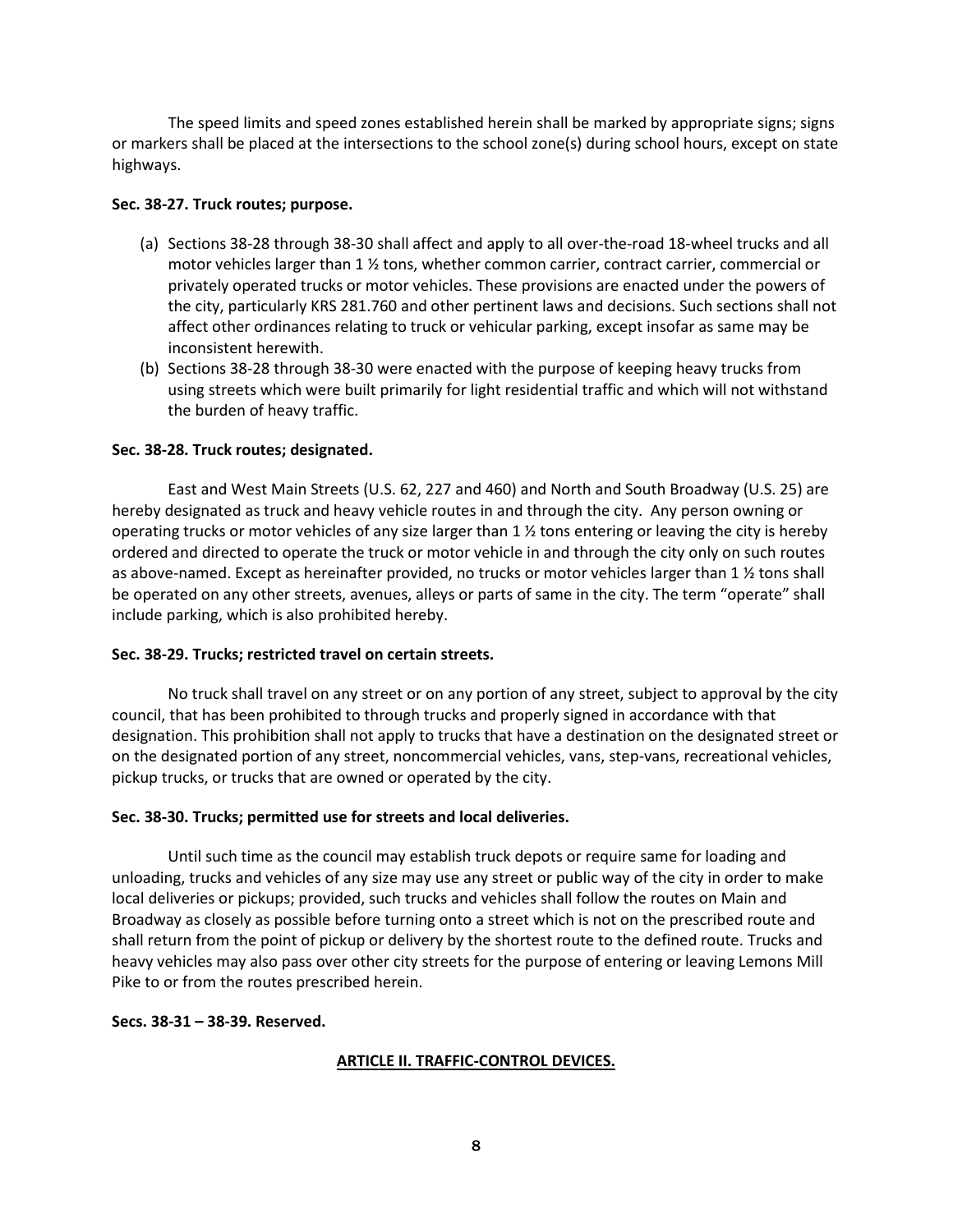#### **Sec. 38-40. Authority to install.**

The city engineer, or his duly authorized designee, in consultation with the Traffic Committee as necessary, shall place and maintain traffic-control signs, signals, and traffic calming devices when and as required under this chapter to make effective the provisions of the chapter and may place and maintain such additional traffic-control devices as he may deem necessary to regulate traffic under this chapter or under state law or to guide or warn traffic.

# **Sec. 38-41. Specifications.**

- (a) All traffic-control devices, signs, and signals shall conform to specifications approved by ordinances or resolutions adopted by the city, providing that these ordinances are consistent with state laws. All signage not authorized herein or through the MUTCD shall be approved by the City Council, upon request of the City Engineer or Traffic Committee. All signs and signals required hereunder for a particular purpose shall so far as practicable be uniform as to type and location through the city. All traffic-control devices so erected and not inconsistent with the provisions of state law or this chapter shall be official traffic-control devices.
- (b) Authorized signage not provided under the MUTCD or elsewhere in this chapter shall include "No Parking This Side," "Compact Car Only Parking," "No Parking in Cul-De-Sac," "Emergency Snow Route," "Resident Only Parking," "No Semi-Truck Parking," "No Oversized Vehicle Parking," and "Permit Parking Only."

# **Sec. 38-42. Obedience to signs and signals.**

The driver of any vehicle shall obey the instruction of any official traffic-control device applicable thereto placed in accordance with this chapter unless otherwise directed by a police officer, subject to the exceptions granted the driver of an authorized emergency vehicle in this chapter.

#### **Sec. 38-43. Interference with.**

No person shall without lawful authority attempt to or in fact alter, deface, injure, knock down or remove any official traffic-control device, parking meter or railroad sign or signal or any inscription, shield or insignia thereon or any part thereof.

#### **Sec. 38-44. When required for enforcement purposes.**

No provision of this chapter for which signs are required shall be enforced against an alleged violator if, at the time and place of the alleged violation, an official sign is not in proper position and sufficiently legible to be seen by an ordinarily observant person. Whenever a particular section does not state that signs are required, such section shall be effective even though no signs are erected or in place.

#### **Sec. 38-45. Pedestrian walk and don't walk signals.**

Whenever special pedestrian-control signals exhibiting the words "Walk" or "Don't Walk" are in place, such signals shall indicate as follows:

(1) *Walk*: Pedestrians facing such signal may proceed across the roadway in the direction of the signal and shall be given the right-of-way by the drivers of all vehicles.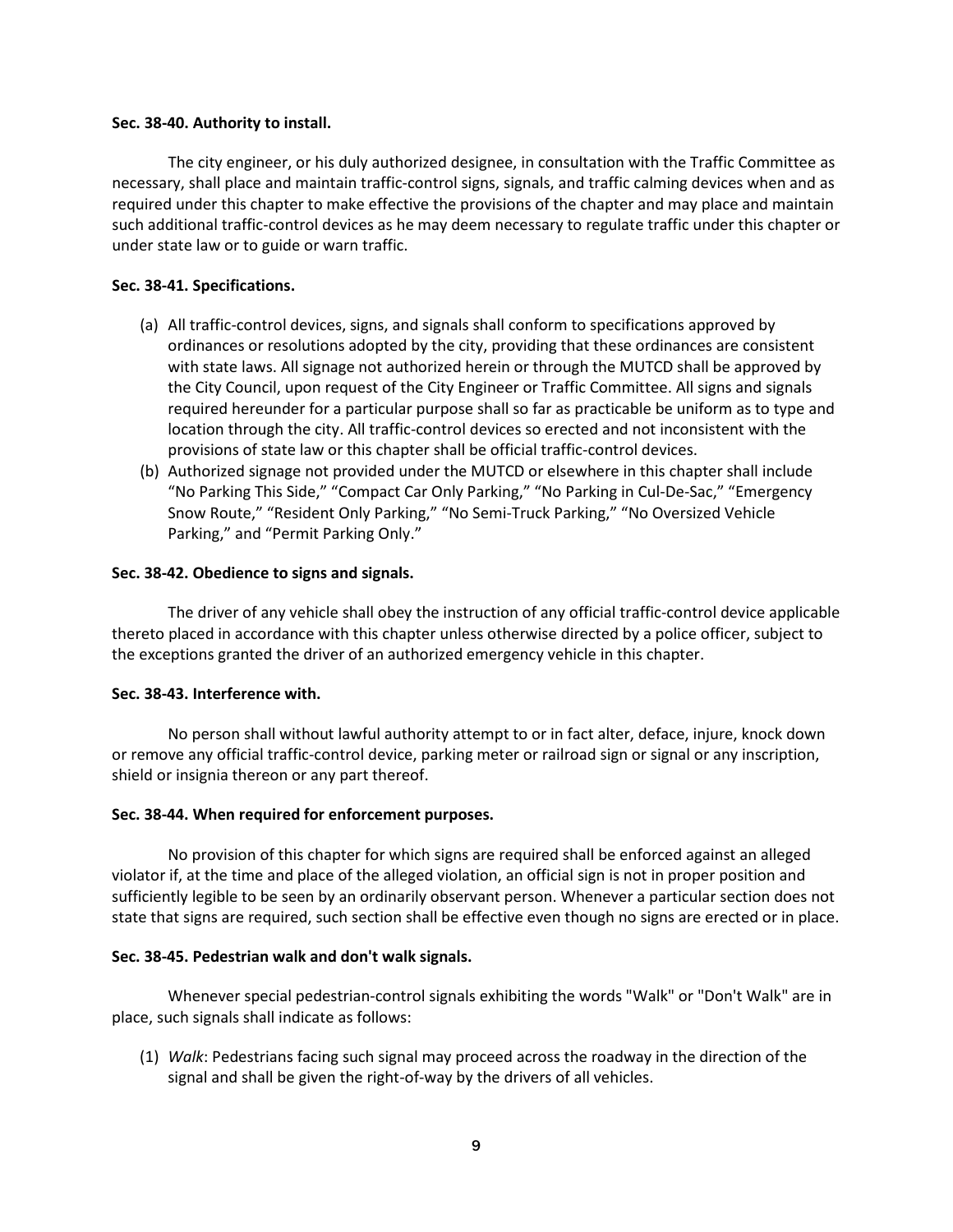(2) *Don't walk*: No pedestrian shall start to cross the roadway in the direction of such signal, but any pedestrian who has partially completed his crossing on the walk signal shall proceed to a sidewalk or safety zone while the "Don't Walk" signal is showing.

# **Sec. 38-46. Authority to designate one-way.**

Whenever a one-way street or alley is designated by the city council, via Municipal Order, the city engineer shall place and maintain signs giving notice thereof; no such regulation shall be effective unless such signs are in place. Signs indicating the direction of lawful traffic movement shall be placed at every public intersection where the movement of traffic in the opposite direction is prohibited.

# **Sec. 38-47. Obedience to one-way signs.**

Upon those streets and parts of streets and in those alleys designated by the city council, vehicular traffic shall move only in the indicated direction of traffic when signs indicating the direction of traffic are erected and maintained at every public intersection where movement in the opposite direction is prohibited.

# **Secs. 38-48 – 38-59. Reserved.**

# **ARTICLE III. TURNING AND PASSING MOVEMENTS.**

# **Sec. 38-60. Authority to place restricted turn signs.**

The city engineer is hereby authorized to determine those intersections at which drivers shall not make a right turn, left turn or "U" turn, or a combination of these turns, and shall place proper signs at such intersections. The making of such turns may be prohibited between certain hours of any day and permitted at other hours, in which event the same shall be plainly indicated on the signs or they may be removed when such turns are permitted.

#### **Sec. 38-61. Driving on roadways laned for traffic.**

The city engineer is hereby authorized to mark traffic lanes near intersections, between safety zones and the nearest curb, and on any other portion of the roadway where the regular alignment of traffic is deemed necessary.

#### **Sec. 38-62. Slowly moving vehicles.**

Slowly moving vehicles shall be driven in single file and shall keep as near to the right-hand curb as possible. Vehicles will keep to the right of the center of the street, except that a vehicle may cross to the left-hand side for the purpose of passing an overtaken vehicle if it can be done without danger to other vehicles and pedestrians. Drivers of vehicles may not cross a line for the purpose of passing when such line is in their lane of traffic.

#### **Secs. 38-63 – 38-69. Reserved.**

# **ARTICLE IV. SPECIAL STOPS AND YIELDS.**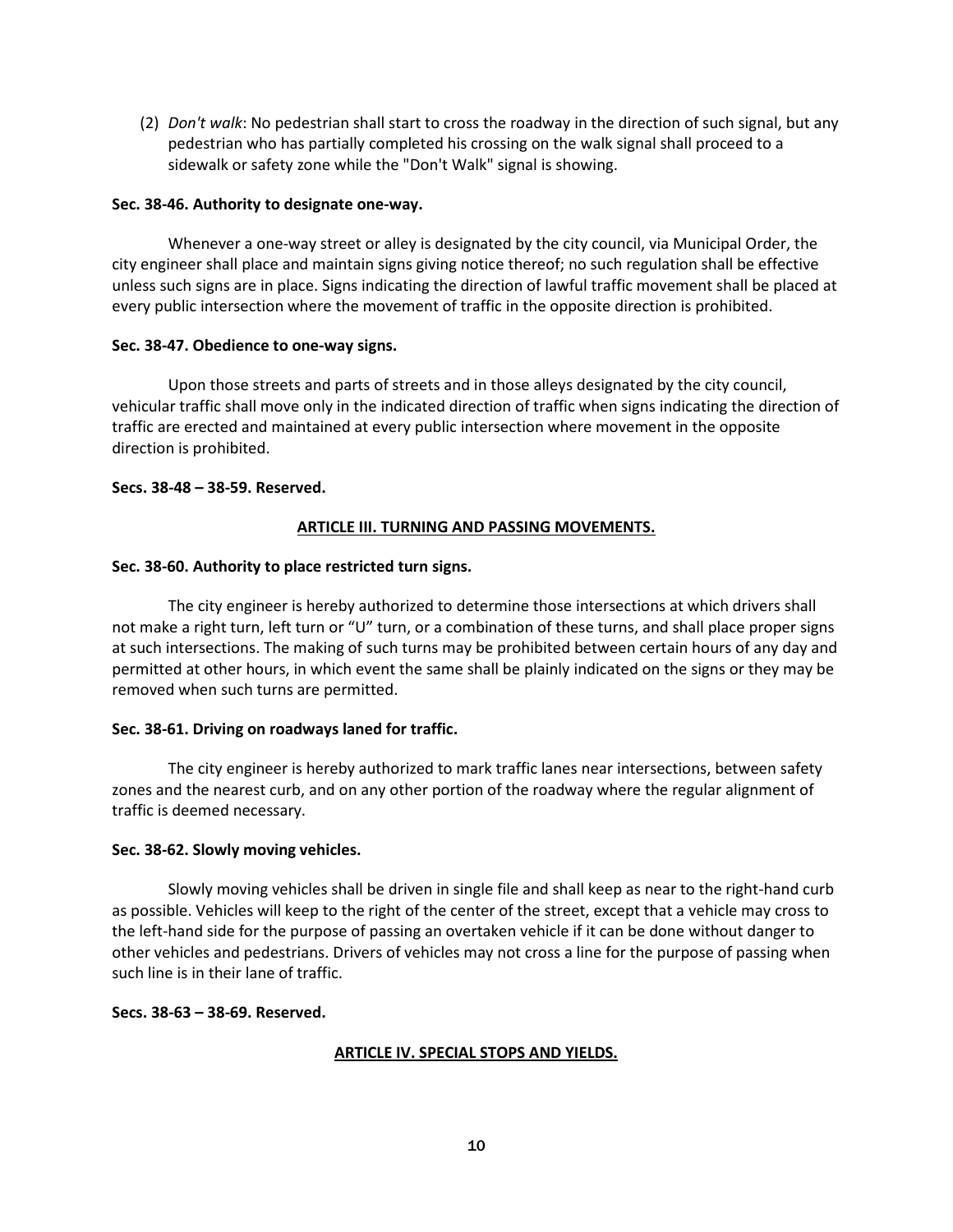#### **Sec. 38-70. Emerging from an alley or private driveway.**

The driver of a vehicle emerging from an alley, driveway, or building shall stop such vehicle immediately prior to driving onto a sidewalk or onto the sidewalk area extending across any alleyway, yielding the right-of-way to any pedestrian as may be necessary to avoid a collision, and upon entering the roadway shall yield the right-of-way to all vehicles approaching on such roadway.

#### **Sec. 38-71. Stop when an intersection is blocked.**

No driver shall enter an intersection or a marked crosswalk unless there is sufficient space on the other side of the intersection or crosswalk to accommodate the vehicle he is operating without obstructing the passage of other vehicles or pedestrians, notwithstanding any traffic-control signal indication to proceed.

# **Secs. 38-72 – 38-79. Reserved.**

# **ARTICLE V. PEDESTRIANS.**

#### **Sec. 38-80. Prohibited crossing.**

In the downtown central business district, no pedestrian shall cross the roadway other than in a crosswalk.

# **Sec. 38-81. Demonstrations on or near a sidewalk.**

No person shall, on any sidewalk or any premises abutting thereon, make a speech or harangue, or demonstrate, sell or offer for sale goods, wares and merchandise or display any sign, device, information or exhibition, in consequence of which there is caused such a gathering of persons on such sidewalk as to interfere with pedestrian traffic thereon. The city may make exceptions for special events.

#### **Sec. 38-82. Pedestrian assemblies.**

No person shall gather and remain in crowds or assemblies at or about any point or place or move in crowds in such numbers and in such manner as to interfere with vehicular or pedestrian traffic.

#### **Secs. 38-83 – 38-89. Reserved.**

# **ARTICLE VI. STOPPING, STANDING, PARKING.**

# Division 1. Generally.

# **Sec. 38-90. Lights on parked vehicles.**

- (a) Whenever a vehicle is lawfully parked at nighttime upon any street within a business or residence district, no lights need be displayed upon such parked vehicle.
- (b) Any lighted headlamps upon a parked vehicle shall be depressed or dimmed.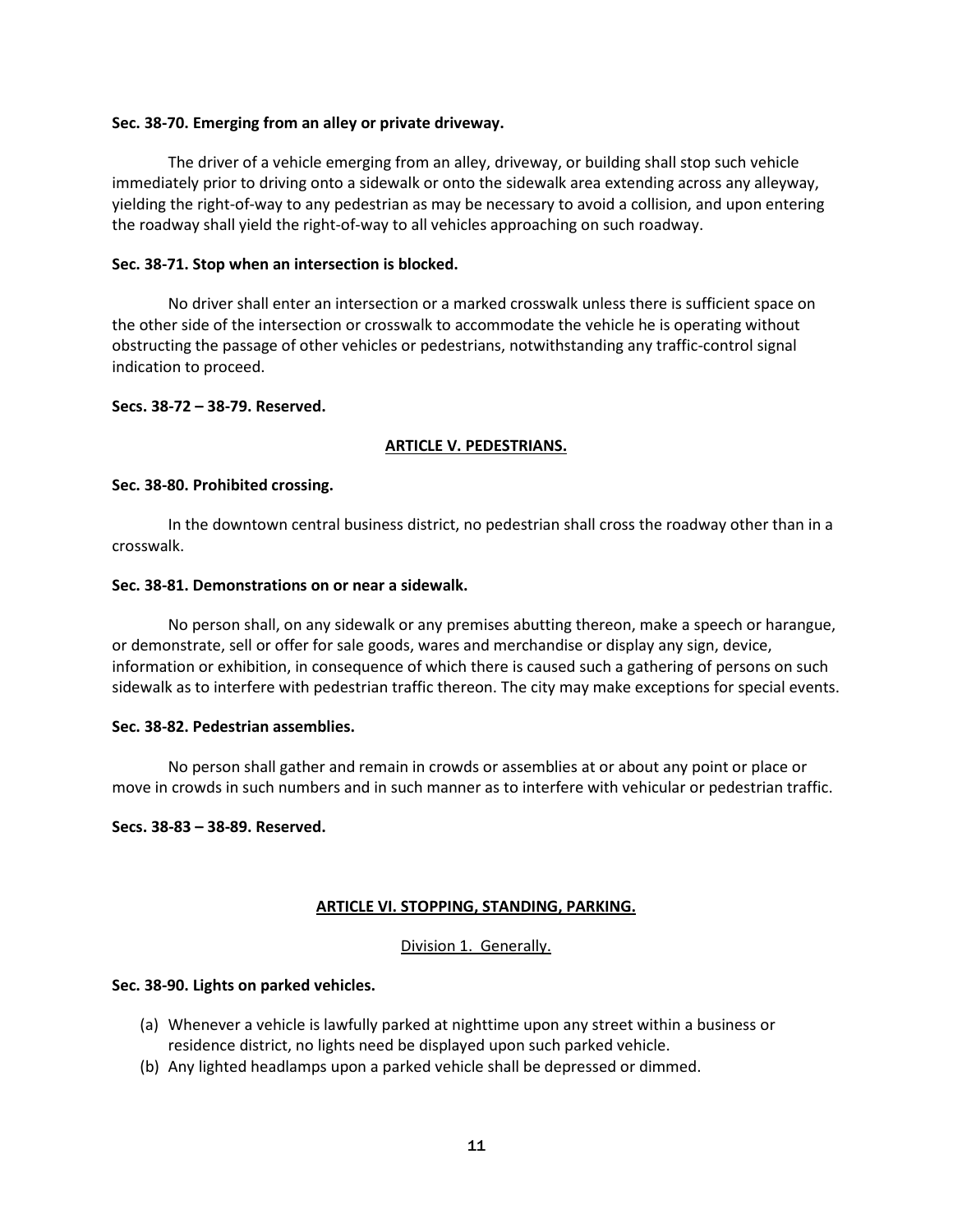# **Sec. 38-91. Opening doors of parked vehicles.**

No person shall open the doors of any parked vehicle, which doors open on the street side of such vehicle when any other vehicle or bicycle is approaching such parked vehicle and is within fifty (50) feet thereof on the side of the street on which the parked vehicle is standing.

# **Secs. 38-92 – 38-99. Reserved.**

# Division 2. Prohibited or Restricted.

# **Sec. 38-100. Authority to prohibit or regulate parking.**

- (a) The City Council may determine and designate parking meter zones.
- (b) The city engineer, in consultation with the Traffic Committee as necessary, may designate and determine parking and loading zones for passenger and freight vehicles; establish traffic lanes, safety zones and quiet zones; determine and fix the angle of and time limit for parking on streets and parts thereof; adopt rules prohibiting or allowing double parking; determine and designate no parking areas and limited parking areas; place accessible parking signs in order to comply with relevant law.
- (c) The city engineer is hereby authorized to erect and maintain appropriate signs, devices, marks and lines upon any street in the city to indicate to the public the traffic regulations where the city engineer, in consultation with the Traffic Committee, as necessary, determines particular hazards exist or where unusual delay in traffic exists.

# **Sec. 38-101. Parking in accessible parking spaces.**

- (a) Any vehicle parked in a designated accessible parking slot on a public street or in an off-street parking facility offered for public use as defined in KRS 189.396 in violation of KRS 189.456 is, if unoccupied, declared to be a hazard which endangers the safety of individuals in need of accessible parking spaces.
- (b) Any police officer or authorized citation officer of the city is authorized to cause such illegally parked vehicle to be removed and impounded as provided in section 38-204 herein.

# **Sec. 38-102. Accessible parking space sign.**

- (a) For purposes of this section, the following terms shall have the following meanings unless the context requires otherwise:
	- 1. *International symbol of accessibility* shall mean the stylized wheelchair stick figure drawn in white on a blue background or in blue on a white background as adopted by the 1969 Eleventh World Congress on Rehabilitation of the Disabled in Helsinki, Finland, and copies of which are available in the division of building inspection.
	- 2. *Person* shall mean the owner, developer, or manager of any building subject to these requirements, pursuant to the "Accessibility" provisions of the Kentucky Building Code.
- (b) A designated accessible parking space in any parking area other than a public street shall be marked permanently with a metal, vinyl, or durable wood sign the dimensions of which are at least twelve (12) inches by eighteen (18) inches and which is attached to a pole at least fortyeight (48) inches but not more than sixty (60) inches, measured from the bottom of the sign, above the ground; provided, however, that the sign may be affixed to any wall immediately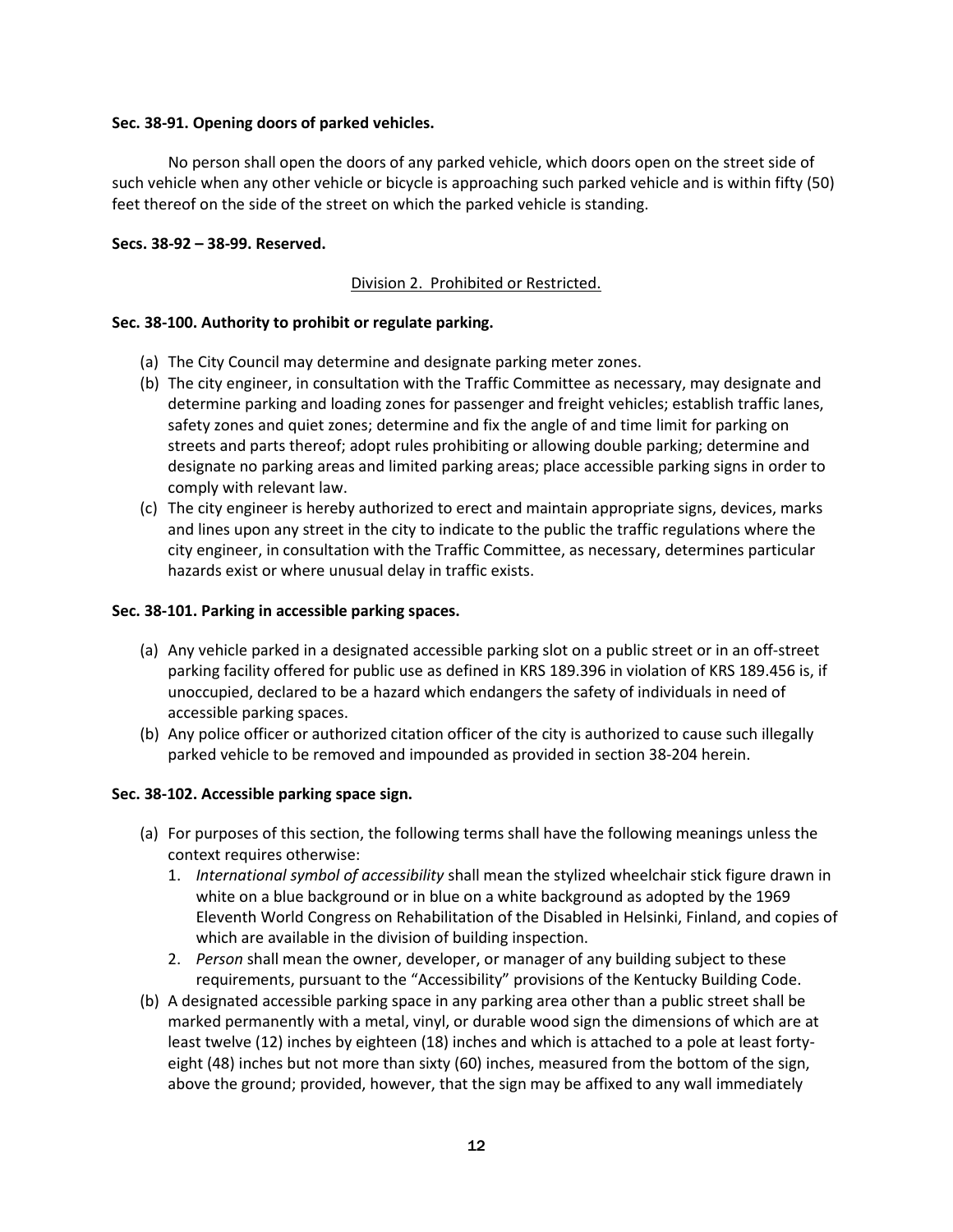adjacent to a sidewalk which abuts an accessible parking space. All accessible parking space signs shall be marked with the international symbol of accessibility.

- (c) Accessible parking space signs which do not meet the requirements of subsection (2) above shall be brought into compliance within one hundred twenty (120) days of the passage of this ordinance; however, signs which meet all criteria except color may be brought into compliance by affixing a blue and white decal using the international symbol of accessibility on the face of the sign.
- (d) The provisions contained herein are supplementary to the provisions of the Americans with Disabilities Act (ADA) and the MUTCD; nothing contained herein shall relieve a person of the obligations provided under the ADA or MUTCD.
- (e) Any person failing to provide or maintain required accessible parking space signs may be fined not less than ten dollars (\$10.00) nor more than one hundred dollars (\$100.00) for each missing or non-maintained sign; however, any person failing to provide the number of accessible parking spaces required under the Kentucky Building Code shall be fined as required in KRS 198B.990(1).

# **Sec. 38-103. Obedience to no-parking regulations.**

- (a) When signs, permanent or temporary, are erected or placed, or otherwise designated giving notice of restricted parking within the limits of the city, no person shall park a vehicle in any such place so designated.
- (b) Any vehicle parked in violation of subsection (a) above is declared to be a public nuisance and any police officer of the city is authorized to cause the same to be removed and impounded in a manner determined by the city.

# **Sec. 38-104. Parking in residential parking permit area; permit required.**

- (a) When signs are erected or placed giving notice that a residential parking permit area has been established pursuant to resolution of the city council, no person shall park a vehicle in any such space so designated for more than the time period specified on such signs, unless the vehicle displays a parking permit authorized by that resolution.
- (b) Any vehicle parked in violation of subsection (a) above is declared to be a public nuisance, and any police officer or citation officer of the city is authorized to cause the same to be removed to and impounded in a depository named by the city for such purpose.
- (c) No person shall fail to surrender a residential parking permit when directed to do so.
- (d) No person shall represent in any fashion that a vehicle is entitled to a residential parking permit authorized by resolution of the city council when it is not so entitled. The display of a residential parking permit on a vehicle not entitled to such a residential parking permit shall constitute such a representation.
- (e) No person shall duplicate, or attempt to duplicate, by any means, a residential parking permit authorized by resolution of the city council. The display of such a duplicate residential parking permit on a vehicle shall constitute such a duplication.

#### **Sec. 38-105. Double parking.**

Double parking of any vehicle on the streets, avenues, alleys or any other public ways in the city is hereby prohibited.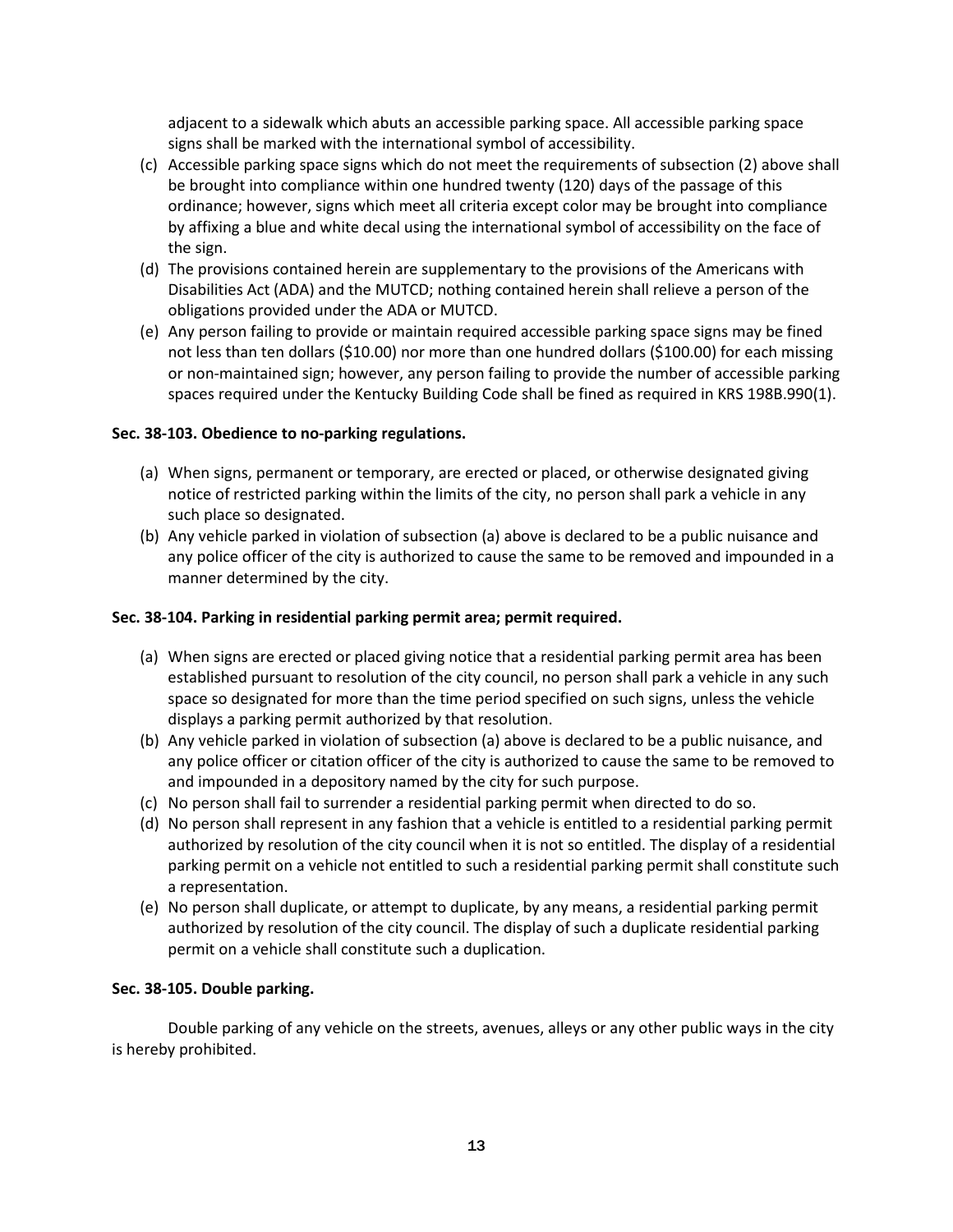# **Sec. 38-106. Parking exception; funeral cars.**

The provisions of any of the sections restricting the time during which parking is prohibited shall not apply to funeral cars parked in the vicinity of a church, chapel or residence while a funeral is in progress therein.

# **Sec. 38-107. Authority to establish and eliminate fire lanes.**

The city engineer, after proper traffic survey and with the approval of the mayor, police chief and fire chief, may establish fire lanes on any street in the city where he determines a particular hazard exists, or eliminate existing fire lanes which he deems no longer necessary.

# **Sec. 38-108. Obedience to fire lane restrictions.**

On a street where the curb is properly signed as a fire lane, it shall be a violation for anyone to park a vehicle at any time.

# **Sec. 38-109. Stopping, standing or parking prohibited.**

- (a) In addition to the prohibitions provided in KRS 189.450(5), no person shall stop, stand or park a vehicle, except when necessary to avoid conflict with other traffic or in compliance with the law or the directions of a police officer or traffic-control device, in any of the following places:
	- 1. Within two (2) feet of a public or private driveway.
	- 2. Within twenty (20) feet of the driveway entrance to any fire station and on the side of a street opposite the entrance to any fire station within seventy-five (75) feet of such entrance (when properly signposted), with the exception of authorized emergency vehicles.
	- 3. Within fifteen (15) feet of any intersection in the downtown central business district.
	- 4. Alongside or opposite any street excavation or obstruction when such stopping, standing or parking would obstruct traffic.
	- 5. Upon any bridge or other elevated structure, unless otherwise posted.
	- 6. Upon a sidewalk.
	- 7. At any place where the curb is painted yellow.
	- 8. In any fire lane.
	- 9. Within five (5) feet of a fire hydrant.
	- 10. In a place that blocks any residential or public U.S. Postal Service mailbox.
	- 11. Within the radius portion of any cul-de-sac.
	- 12. Within any hammerhead or t-shaped turn around.
	- 13. Within an intersection.
	- 14. On a crosswalk.
	- 15. In a loading zone, except when conducting the lawful loading or unloading of passengers or materials.
	- 16. In any public street except near the right-hand curb thereof and so as not to obstruct a crossing, unless in an emergency, or to allow other vehicles or pedestrians to cross its path.
	- 17. With the left side of the vehicle to the curb, except on a one-way street.
	- 18. In a roadway other than parallel with the edge of the roadway headed in the direction of lawful traffic movement and with the right-hand wheels of the vehicle within twelve (12)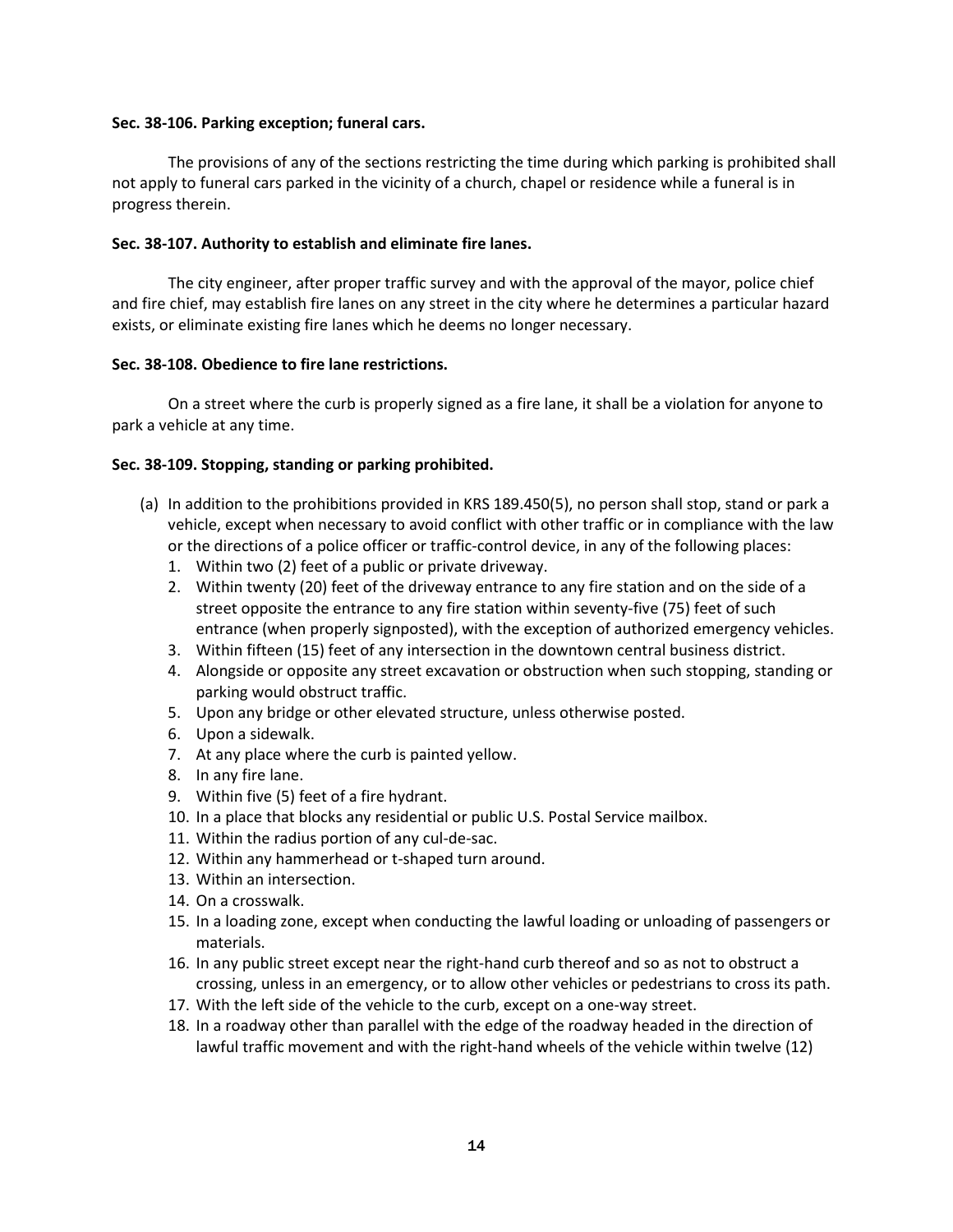inches of the curb or edge of the roadway except as otherwise posted, marked, or provided in this chapter.

- 19. Within three (3) feet of a garbage can placed at the edge of the roadway for collection.
- 20. On any emergency snow route when accumulation is over two inches (2") deep.
- 21. Any place where official signs and/or markings prohibit stopping, standing and parking.
- (b) No person shall move a vehicle not owned by such person into any such prohibited area or away from a curb such distance as is unlawful.
- (c) Any police enforcement officer or citation officer is authorized to issue citations for violations of this section.

# **Sec. 38-110. Parking within lines.**

All persons shall park and operate their vehicle(s) in accordance with the regulations in this chapter, and all parking shall be done within the marked lines, with the wheels of the vehicle inside the lines; no wheel shall rest on or across the lines designated for parking purposes.

# **Sec. 38-111. Parking not to obstruct traffic.**

No person shall park any vehicle upon a street, other than an alley or one-way street, in such a manner or under such conditions as to leave available less than twenty (20) feet of the width of the roadway for free movement of vehicular traffic. The city shall have the authority to sign and/or mark the street so as to facilitate compliance with this section.

# **Sec. 38-112. Parking in alleys and on one-way streets.**

No person shall park a vehicle within an alley or on a one-way street in such a manner or under such conditions as to leave available less than ten (10) feet of the width of the roadway for the free movement of vehicular traffic; and no person shall stop, stand or park a vehicle within an alley in such a position as to block the driveway entrance to any abutting property. The city shall have the authority to sign and/or mark the street so as to facilitate compliance with this section.

#### **Sec. 38-113. Twenty-four-hour parking.**

- (a) The parking of any vehicle on any street or city-owned parking lot for more than twenty-four (24) hours is hereby prohibited. Any vehicle parked for more than twenty-four (24) hours is hereby declared to be a public nuisance.
- (b) Any police officer or authorized citation officer of the city is authorized to attach notice to such vehicle demanding that the owner or user of such vehicle abate such public nuisance within twenty-four (24) hours after such notice has been attached to the vehicle.
- (c) If the vehicle has not been moved for twenty-four (24) hours after the notice to abate has been attached to the vehicle, the public nuisance may be abated by impounding the vehicle.

# **Sec. 38-114. Zone limitations; two-hour parking.**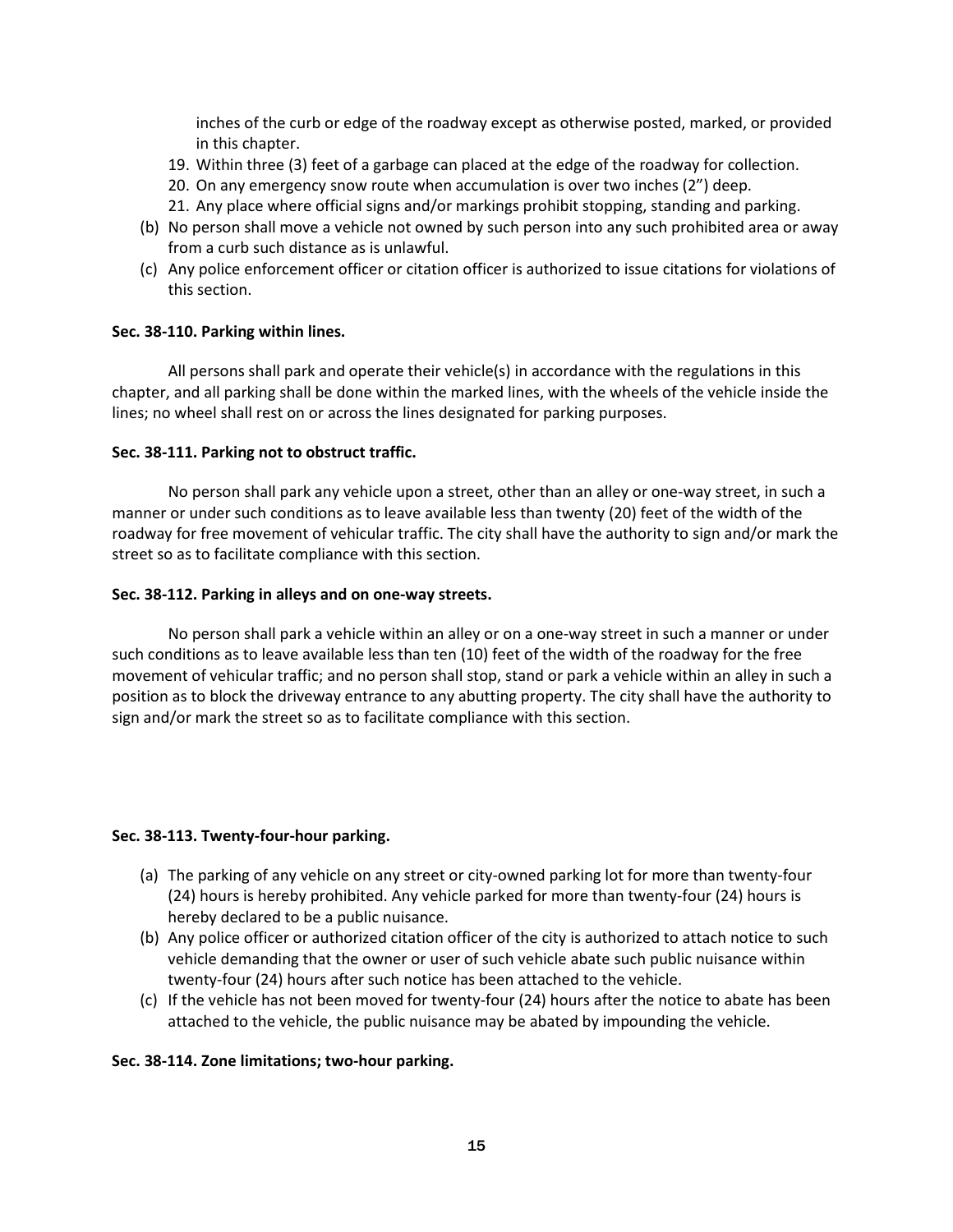It shall be unlawful to park a vehicle for a length of time in excess of two (2) hours in all zones formerly designated as metered zones and marked by painted lines. It shall also be a violation to park a vehicle for a length of time in excess of two (2) hours along that section of South Hamilton Street between Constitution and College Street.

# **Sec. 38-115. Changing parking spaces prohibited.**

The parking of any automobile or vehicle on any street where there is a time limit for parking and the removal thereof from one limited place to another such space for the purpose of avoiding the time limitation shall be unlawful.

# **Sec. 38-116. Parking for certain purposes prohibited.**

- (a) It shall be unlawful for any person to park a vehicle, boat, camper or trailer within the front yard of any residential structure except upon a residential driveway or parking lot. For purposes of this section, it shall also be unlawful for a person owning, possessing, managing or controlling residential property to allow the parking of vehicles, boats, campers or trailers within the front yard of such premises, except upon a residential driveway or parking lot.
- (b) The parking of trucks, trailers, equipment and disabled automobiles is hereafter prohibited upon any of the streets or parking lots of the city, except for the purpose of loading or unloading or another legitimate business purpose of any vehicle or vehicle with an attached trailer. City vehicles and city unattended trailers are exempted from this provision.
- (c) For the purposes of this section, the words used herein shall have the following meanings:
	- 1. "Parking" shall mean the leaving of a vehicle unattended, except while loading, unloading, or being utilized for some other proper purpose.
	- 2. "Trailer" shall mean any trailer, lowboy, semi-trailer or non-motorized recreational vehicle or camper.
	- 3. "Truck" shall mean any truck vehicle of above one-ton rating.
	- 4. "Equipment" shall mean any equipment, tool or machinery mounted on wheels or tracks.
	- 5. "Disabled vehicle" shall mean any automotive vehicle which will not move under its own power.
- (d) No person shall park a vehicle, boat, camper or trailer upon any street or city-owned parking lot for the principal purpose of:
	- 1. Displaying such property for sale, lease, advertisement or other promotional purpose;
	- 2. Washing, greasing, changing the oil or repairing such vehicle, boat, camper or trailer, except any repairs which may be necessitated by an emergency; or
	- 3. Storage, wrecking or dismantling.
- (e) It shall be unlawful for any vehicle sales facility, automobile repair shop, tire shop, accessory store, filling station, or any other establishment whatsoever, to use any part of any street, including sidewalks, or city-owned parking lot for the storage, repair, adjustment or equipment of vehicles or accessories therefor.
- (f) It shall be unlawful for any person to park a vehicle within any detention/retention basin.
- (g) Violation of this section shall constitute a civil offense which shall be enforced according to the procedures set forth in the code enforcement provisions of chapter 2, article VI, by the code enforcement board, hearing officers, code enforcement officers, citation officers and other persons duly authorized to investigate and enforce the violations through investigation, inspection and issuance of citations.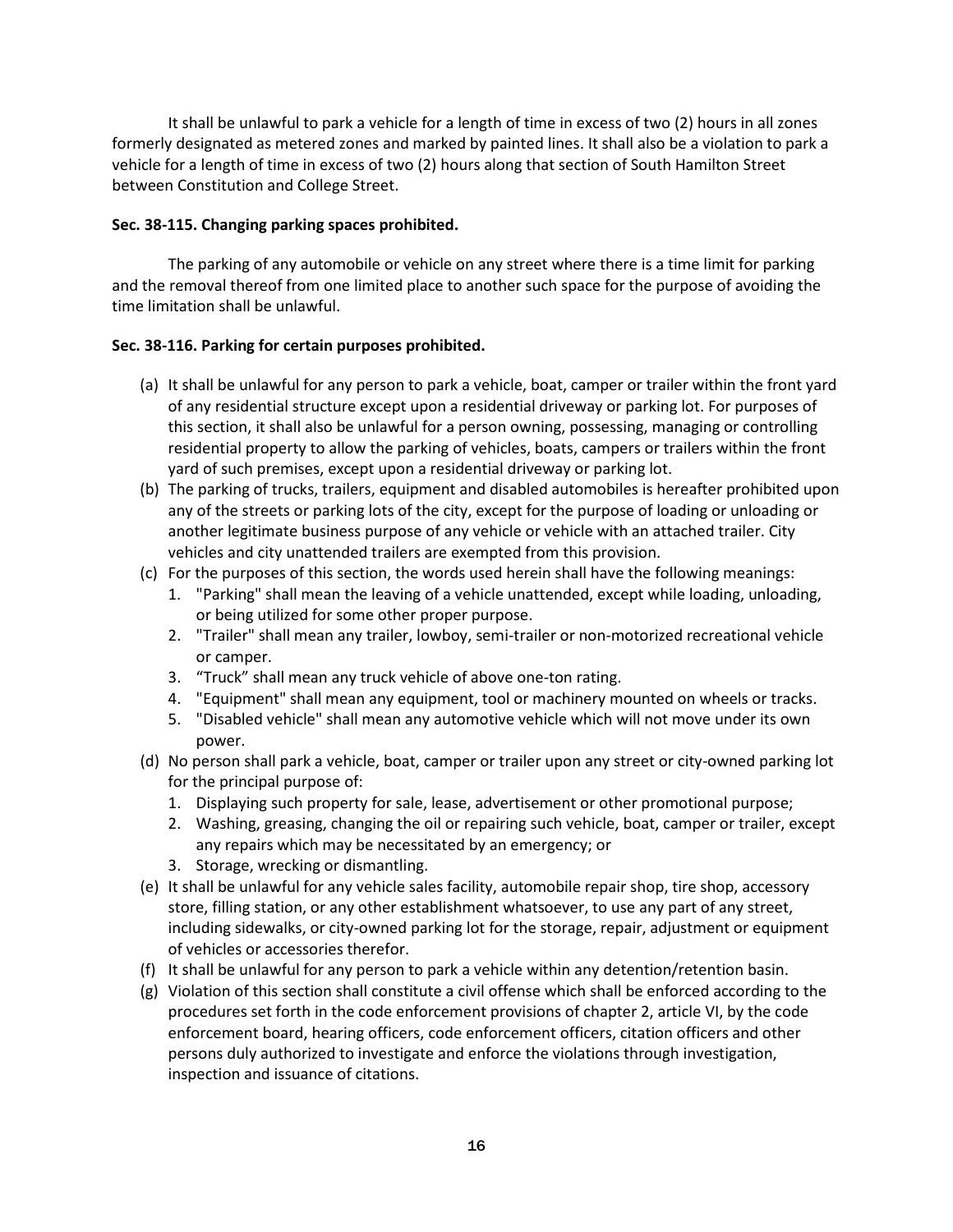(h) The penalty for violations of this article shall be as set forth in section 2-842. All violations of this section shall be considered Class 1 violations.

# **Sec. 38-117. Parking on parade route.**

The police chief, or his duly authorized designee, is hereby authorized, whenever in his judgment it is necessary or proper, to prohibit or restrict the parking of vehicles along a street, or part thereof, constituting the route or part of a route, of a parade. Upon making such determination, he shall erect temporary traffic signs to that effect. It shall be unlawful to park or leave unattended any vehicle in violation of such signs.

# **Sec. 38-118. Parking on one-way roadways.**

In the event a highway includes two (2) or more separate roadways and traffic is restricted to one (1) direction upon any such roadway, no person shall stand or park a vehicle upon the left-hand side of such one-way roadway unless signs are erected to permit standing or parking.

# **Sec. 38-119. Parking of trucks or other vehicles carrying cattle, livestock, offal, manure, etc.**

It shall be unlawful for any person to park any vehicle, trailer, or cart that is carrying or has carried cattle, other livestock, offal, manure or any other offensive material at any time when such vehicle by reason thereof gives off offensive odors or attracts flies or other insects on any street.

# **Sec. 38-120. Parking of commercial vehicles.**

It shall be unlawful for any person to park a commercial vehicle, excepting loading and unloading activities, upon a residential street.

# **Sec. 38-121. ADA exemptions.**

- (a) Citizens residing in any district with a two-hour parking limit may apply, in the office of the city clerk, for an exemption from the two-hour zone limitations defined in section 38-114. Any citizen of the city may apply for an exemption from the citywide 24-hour limitations defined in section 38-113. Such application shall require that the resident demonstrate the following:
	- 1. Ownership or lease of a home or apartment within the downtown residential district or at the desired parking location;
	- 2. Actual full-time occupancy of the qualifying residence; and
	- 3. Proof of the need for a reasonable accommodation under the FHA, ADA, and/or KCRA, satisfied by:
		- a. Title to a single vehicle and a long term, government-issued accessible parking tag with license plate number or an accessible parking license plate; or
		- b. Sufficient documentation from a licensed medical professional indicating that a legitimate need for the accommodation exists.
- (b) Upon satisfying these criteria, the resident will be issued a tag for placement on the dashboard of the vehicle. Applications shall be approved or denied at the discretion of the traffic committee.

# **Sec. 38-122. Application of division.**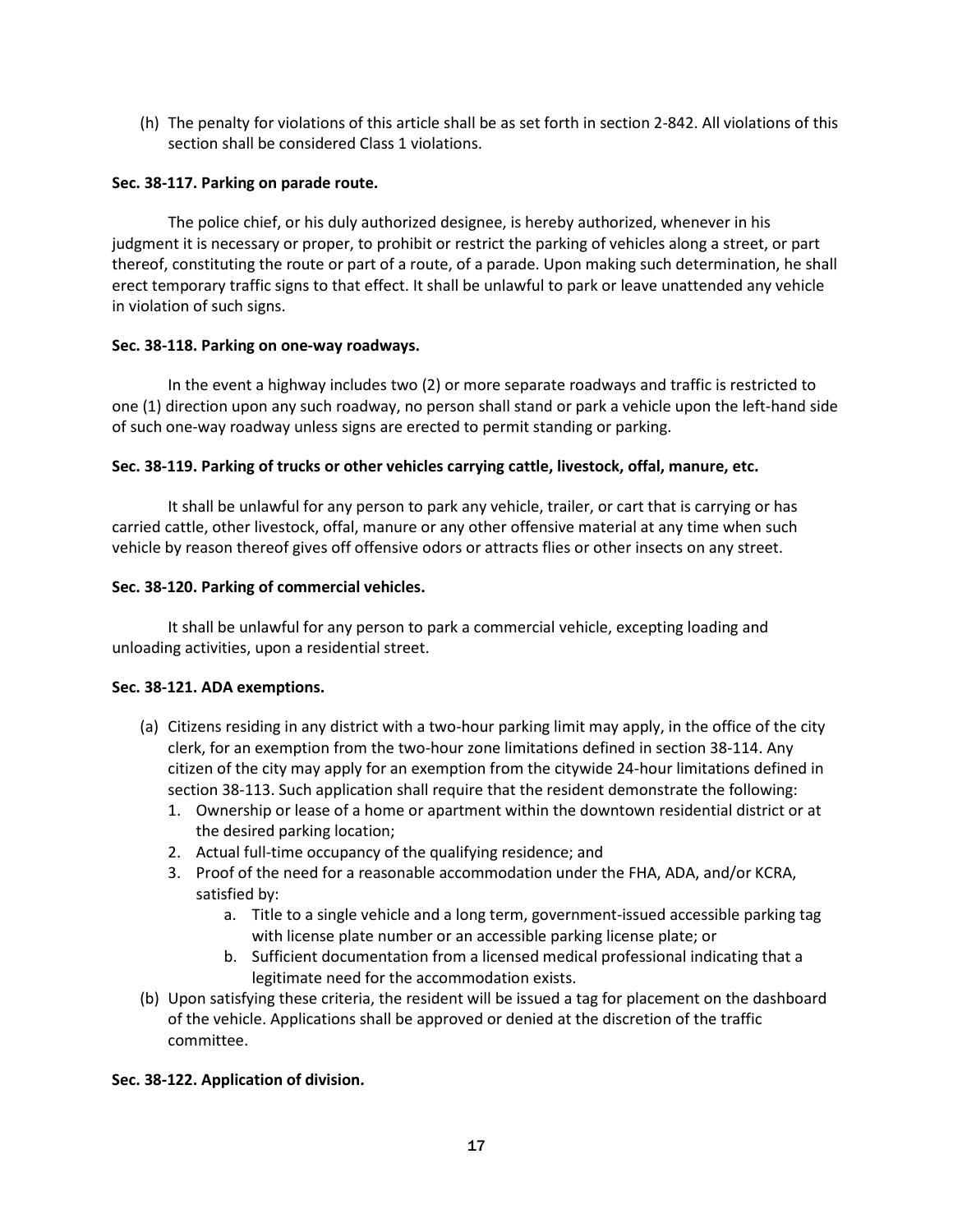The provisions of this division prohibiting the standing or parking of a vehicle shall apply at all times, or at those times specified, or as indicated on official signs, except when it is necessary to stop a vehicle to avoid conflict with other traffic or in compliance with the directions of a police officer or official traffic-control device.

#### **Sec. 38-123. Regulations not exclusive.**

The provisions of this division imposing a time limit on parking shall not relieve any person from the duty to observe other and more restrictive provisions prohibiting or limiting the stopping, standing or parking of vehicles in specified places or at specified times.

#### **Secs. 38-124 – 38-129. Reserved.**

#### Division 3. Municipal Parking Lots.

#### **Sec. 38-130. Designation of parking spaces.**

The city engineer is directed and authorized to lay off and designate, by marks and lines, spaces for driveways, passways and parking spaces on municipal parking lots.

#### **Sec. 38-131. Parking within spaces.**

Parking in the municipal parking lots shall be on only the single parking spaces designated and marked. Each car, truck or motor vehicle shall park as near the center of each single parking space as possible, and no part of the vehicle shall extend over and beyond the marked lines, either on the surface or in the air.

#### **Sec. 38-132. Obstruction of passways.**

The passways in municipal parking lots shall be kept open at all times, and there shall never be any parking on the passways or in any place other than the parking spaces marked.

#### **Sec. 38-133. Vehicle restrictions.**

Autos, trucks or motor vehicles may be parked in each of the parking spaces in the municipal parking lots, not to exceed twenty-four (24) consecutive hours. Only autos, trucks and motor vehicles may be parked on the lots, and only such of these whose treads will not injure or harm the surface of the lot. Semi-trucks and vehicles exceeding three (3) tons in weight, with the exception of authorized emergency vehicles, shall not be parked in municipal parking lots.

#### **Sec. 38-134. Trailers prohibited.**

There shall be no parking of trailers on the municipal parking lots at any time.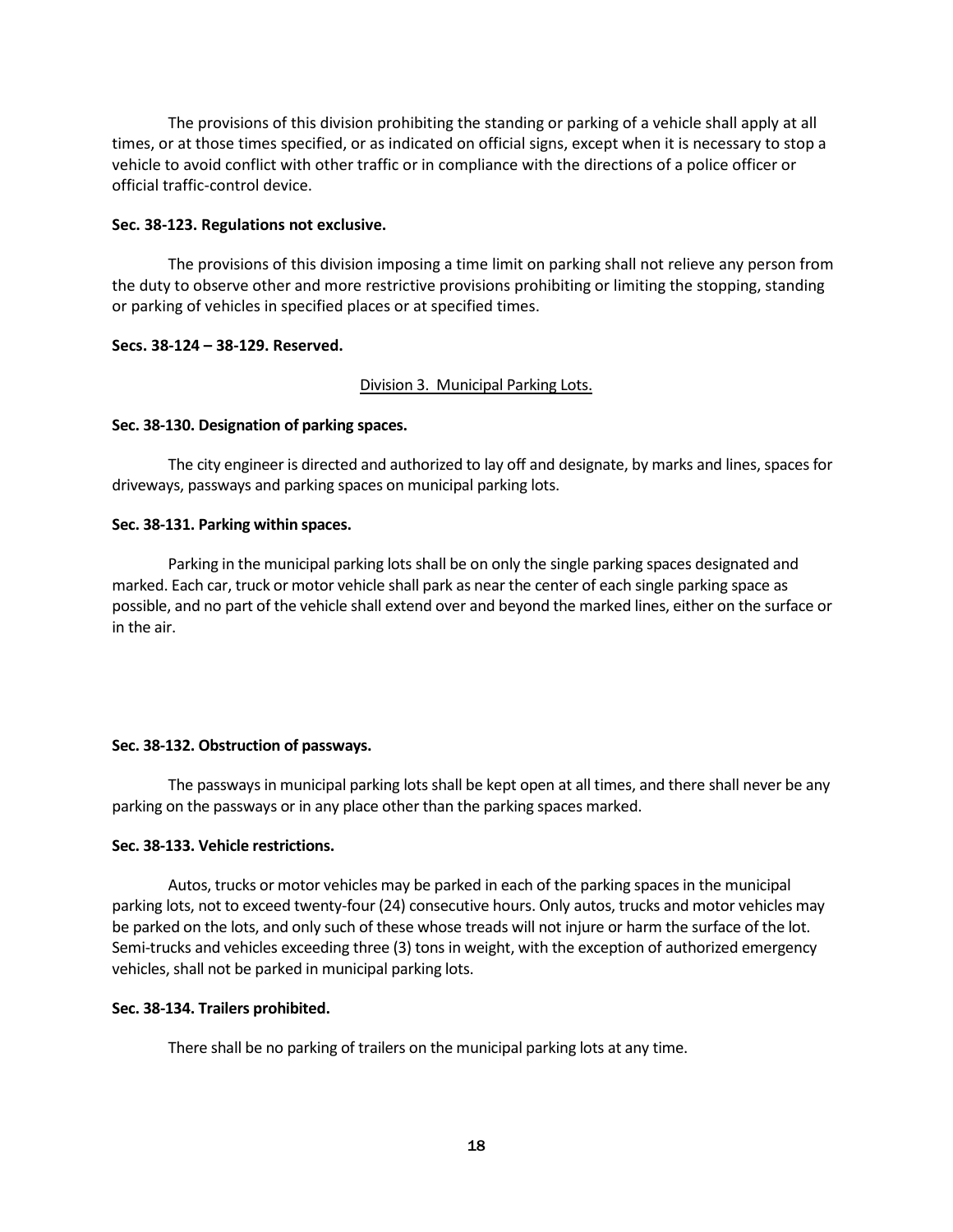# **Sec. 38-135. Commercial use prohibited.**

There shall be no commercial use of a municipal parking lot. Itinerary merchants are specifically prohibited from making use of municipal parking lots for commercial purposes. For purposes of this Division, "commercial use" shall mean any use that supports the generation of revenue. The following items are specifically excluded from this prohibition:

- 1. Emergency work, such as changing tires, loading and unloading vehicles serving adjacent properties; or
- 2. Temporary civic events which have been approved by the city council after satisfying all application requirements through the office of the city clerk.

# **Sec. 38-136. Trash.**

 No one shall throw paper, bottles, cans or trash on the municipal parking lots or carry out any other act which adversely impacts the appearance, cleanliness, safety or orderly operation of the parking lot.

# **Sec. 38-137. Use of lots may be suspended.**

The use of the municipal parking lots for parking purposes may be temporarily suspended by the chief of police or city engineer, in cases of emergency for repairs or improvements, or pursuant to the vote of city council when proposed to be used for any appropriate community or civic purpose.

# **Secs. 38-138 – 38-139. Reserved.**

# Division 4. Residential Parking Permit Program.

#### **Sec. 38-140. Designation of streets for permit parking only.**

- (a) The streets of Dudley Avenue, Clayton Avenue between Dudley and Hollyhock Lane, Hollyhock Lane, and Jackson Street, between Dudley and Military Avenue, are designated as the college parking district and shall have parking permitted only as allowed by this division. These streets shall be restricted as follows:
	- 1. Jackson Street (between Dudley and Military): unrestricted, except for 24-hour parking limit.
	- 2. Dudley Avenue: by permit only.
	- 3. Clayton Avenue (between South Hamilton and Military Avenue): by permit only, except for the north side of the street from Hollyhock to Second Street (in front of the college residence halls), in front of the former Mac's Grocery (now owned by the College) and the specific exemptions set out below.
	- 4. Hollyhock Lane: unrestricted, except for 24-hour parking limit.
- (b) The restriction of Dudley and Clayton Avenues to permit parking only shall be suspended during the following periods: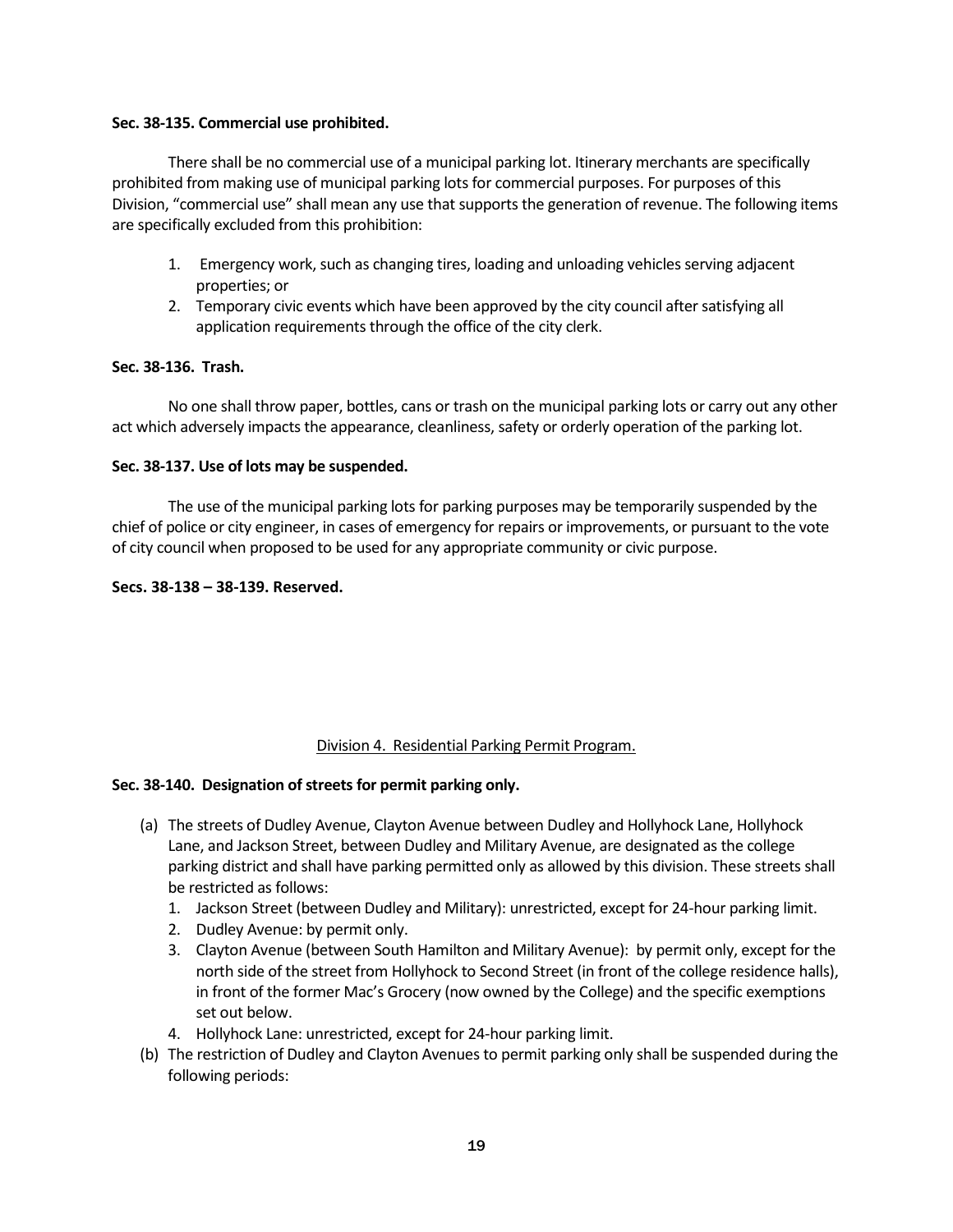- 1. From 12:00 a.m. on the Wednesday before the second Saturday in May (end of the spring term) through 12:00 a.m. of the day classes begin for the fall term. This exemption applies to Clayton Avenue only.
- 2. Homecoming weekend from 12:00 a.m. Saturday through 12:00 a.m. Sunday. This exemption applies to Clayton and Dudley Avenues.
- 3. From 12:00 a.m. Friday through 12:00 a.m. Monday during major holiday weekends celebrated on Friday; and from 12:00 a.m. Saturday through 12:00 a.m. Tuesday during major holiday weekends celebrated on Monday. This exemption applies to Clayton Avenue only.
- 4. From 12:00 a.m. Thursday through 12:00 a.m. Monday of Thanksgiving weekend. This exemption applies to Clayton Avenue only.
- 5. From 12:00 a.m. Christmas Eve through 12:00 a.m. January 2. This exemption applies to Clayton Avenue only.
- 6. From 12:00 a.m. on the second Saturday in May (Graduation) through 12:00 p.m. that same day. This exemption applies to Dudley Avenue only.

# **Sec. 38-141. Procedure for permitting parking on designated streets.**

- (a) *Intent and purpose of this division.* The provisions of this division are enacted for the following reasons:
	- 1. To reduce hazardous traffic conditions resulting from parking on the designated streets by persons not residing on those streets;
	- 2. To protect the residents of these residential districts from unreasonable burdens in gaining access to their residences;
	- 3. To preserve the character of these districts as residential districts;
	- 4. To encourage the students of Georgetown College to use the on-campus parking facilities;
	- 5. To preserve the value of the property in these residential districts;
	- 6. To promote traffic safety and the safety of children and other pedestrians in these residential districts;
	- 7. To avoid the dangers created by the blocking of fire hydrants and driveways and other facilities required by authorized emergency vehicles;
	- 8. To facilitate the movement of traffic in the event of accidents and other disasters; and
	- 9. To promote the peace, comfort, convenience, and welfare of all citizens of Georgetown.
- (b) *Definitions as used in this division.*
	- 1. *Curbside parking space* shall mean the marked parking spaces on the designated streets not otherwise restricted.
	- 2. *Parking permit area* shall mean the designated street upon which curbside parking is restricted without the properly displayed parking permit authorized by this regulation.
	- 3. *Participating resident* shall mean a resident of the above-listed respective areas to whom a resident or visitor parking permit is issued.
- (c) *Posting of permit parking only signs.* Georgetown public works, at the direction of the city engineer, shall maintain responsibility for the posting and maintenance of "permit parking only" signage on the designated streets.
- (d) *Application for a residential parking permit.* The applicant for a residential parking permit, whether residential or visitor, shall provide the following information for each vehicle to receive a residential parking permit:
	- 1. The name and residential address of the owner of the vehicle;
	- 2. The name, residential address and driver's license number of the principal operator of the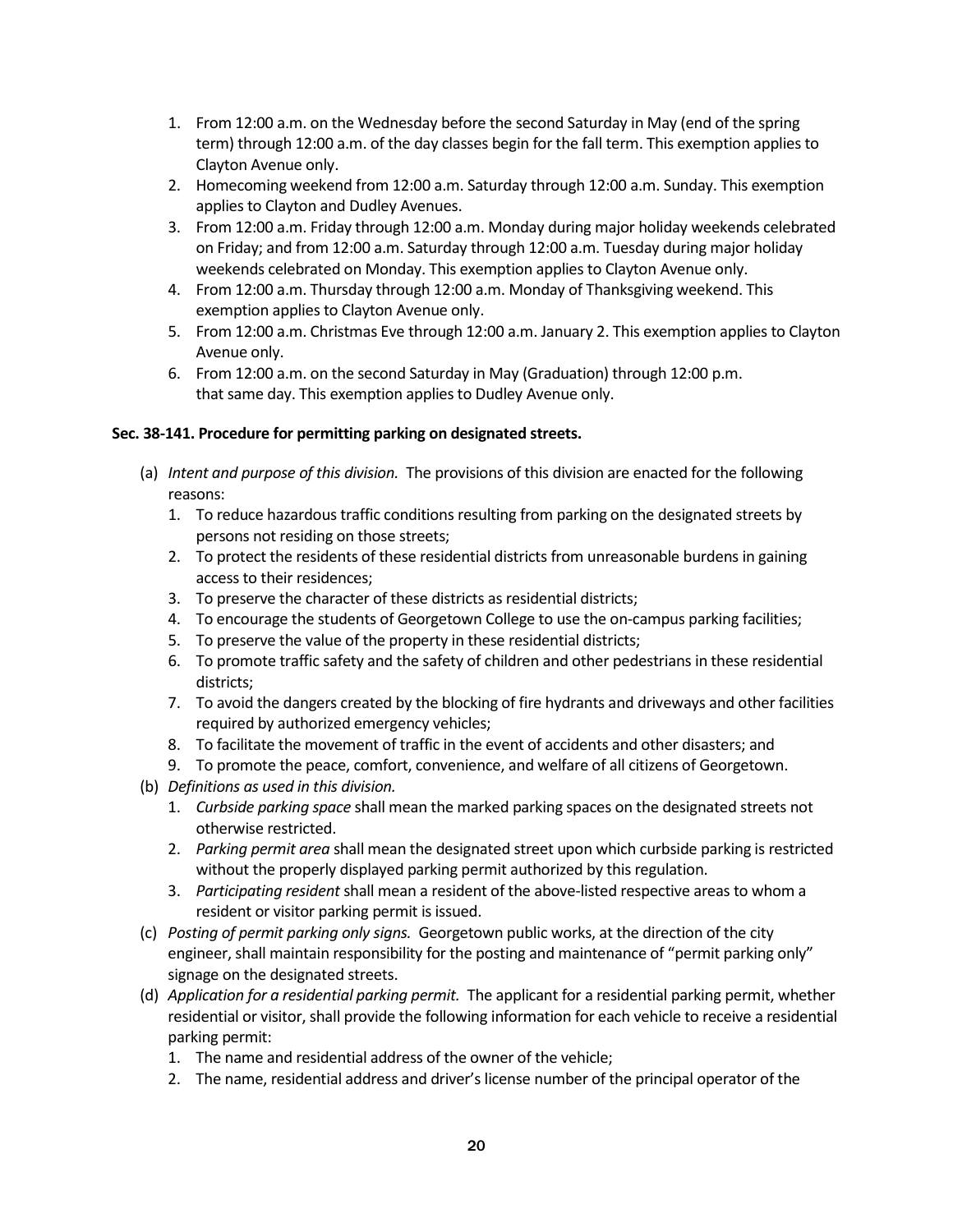vehicle;

- 3. The make, model, license plate number and registration number of the vehicle; and
- 4. The signature of the applicant for the residential parking permit.
- (e) *Issuance of residential parking permits.*
	- 1. Upon the submission of a completed and validated residential parking permit application and the fulfillment of all applicable provisions of this division controlling issuance, renewal or transfer of residential parking permits, the applicant shall receive one (1) residential parking permit for the vehicle described in the application; provided, however, that no more than one (1) residential parking permit may be issued per licensed resident.
	- 2. Application for a residential or visitor permit must be made in person to the city clerk's office. Applicants must bring at least one (1) form of identification showing an address on the designated street. All visitor permits shall be mailed to the applicant's address. All parking permits shall expire on July 1st of each succeeding year after the issuance of the permit.
	- 3. No residential parking permit shall be issued for a vehicle unless its owner and principal operator resides on the designated street and possesses a valid Kentucky driver's license.
	- 4. The applicant for, and holder of, the residential parking permit shall be the owner or principal operator of the vehicle receiving the parking permit.
	- 5. The color of the residential parking permits shall be changed each year.
- (f) *Renewal of residential parking permits.* Upon the applicant's submission of a completed and validated residential parking permit application and the fulfillment of all applicable provisions of this division controlling issuance, renewal or transfer of residential parking permits, on or before the expiration date of the existing residential parking permit, the holder shall receive from the city a new residential parking permit.
- (g) *Transfer of residential parking permits.* 
	- 1. Upon the permit holder's submission of a completed and validated residential parking permit application, the fulfillment of all applicable provisions of this regulation controlling issuance, renewal or transfer of residential parking permits and his/her surrender of his/her existing residential parking permit, the permit holder shall receive from the city a new residential parking permit to be transferred to another qualifying vehicle.
	- 2. The transfer of the residential parking permit to another qualifying vehicle shall not affect its expiration date.
- (h) *Issuance of permits for visitors.*
	- 1. Upon application of any resident on a designated street, the city shall issue a visitor parking permit to the applicant for a visitor's vehicle for that designated street for a period of one (1) year;
	- 2. No more than two (2) visitor parking permits shall be issued to any single residence at any one time. For the purposes of this regulation, the resident shall be the holder of, and responsible for the use or misuse of, the visitor parking permits issued to him/her;
	- 3. The visitor permits are transferable between automobiles (ex: guests or repair services). No resident of the parking permit district shall use the visitor permits for his/her personal vehicle.
- (i) *Use of residential and visitor parking permits.*
	- 1. All resident and visitor parking permits shall be displayed on or about the inside rearview mirror in such a fashion as to be easily visible from outside the vehicle. All parking permits shall contain the following:
		- a. The statement: "This permit does not guarantee that a parking space shall be available to the permit holder.";
		- b. The name of the designated street;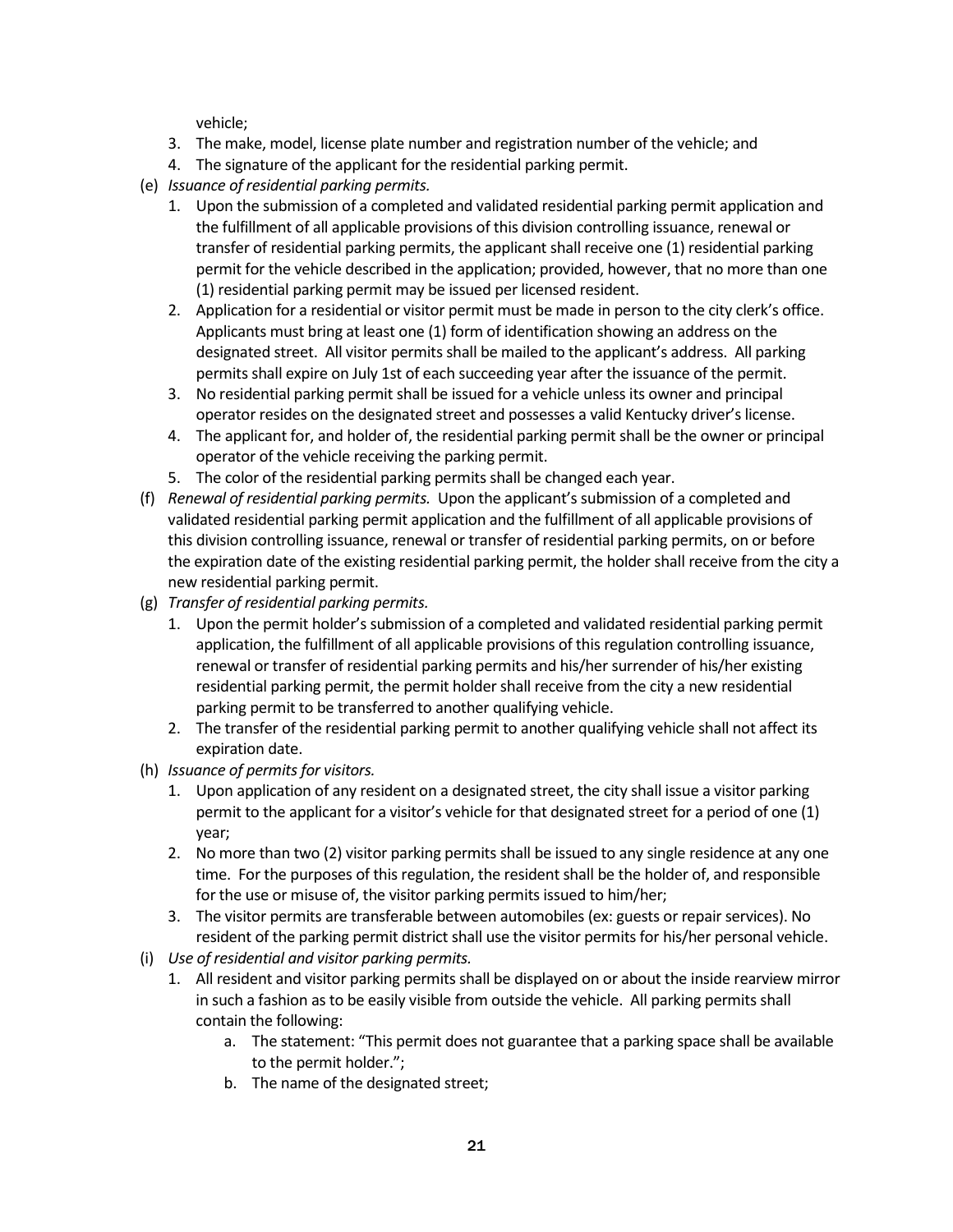- c. Identification number matching the application number;
- d. Whether the permit is for a resident or visitor; and
- e. The expiration date of the permit;
- 2. A parking permit shall not guarantee or reserve a parking space for the permit holder. A parking permit shall not authorize the standing or parking of any vehicle in such places during such times as would otherwise be prohibited. The permit shall not excuse the observance of any traffic regulation, other than the restrictions enforced on the designated street for nonpermit holders;
- 3. Whenever the holder of a residential or visitor parking permit, or the vehicle for which the parking permit was issued, no longer fulfills one or more of the applicable provisions of this division controlling issuance, renewal or transfer of parking permits, the holder shall so notify the city clerk's office, and the city clerk shall direct the surrender of the parking permit;
- 4. Until its expiration, surrender or revocation, a parking permit shall remain valid for such time as the holder continues to reside on the designated street;
- 5. A parking permit shall be valid only on the designated street for which it is issued;
- 6. It shall be a violation of this regulation for any person to represent in any fashion that a vehicle is entitled to a parking permit authorized by this regulation when it is not so entitled. The display of a parking permit on a vehicle not authorized to use the permit shall constitute such a misrepresentation;
- 7. It shall be a violation of this regulation for any person to duplicate, or attempt to duplicate, by any means, a parking permit authorized by this regulation. It shall be a violation of this regulation for any person to display on any vehicle such a duplicate parking permit; and
- 8. It shall be a violation of this division to park a non-permitted vehicle on a designated street.
- (j) *Penalties, fines and towing.*
	- 1. There shall be no enforcement of violations of this division, except on complaint by a participating resident of the respective parking area. Initial enforcement for violations of this division shall be by placement of a city parking citation, on the windshield of the improperly parked vehicle, which citation shall state the nature of the offense, the applicable fine of \$20.00, the time and place for payment of the fine and the consequences of the owner's failure to pay the fine as required.
	- 2. Upon the failure of the vehicle owner to pay the \$20.00 fine within fourteen (14) days, the fine will increase to \$40.00, to be paid in the same manner within twenty-one (21) days of issuance of the citation. Upon the failure of the vehicle owner to pay the \$40.00 fine within twenty-one (21) days as prescribed on the citation, the city may seek the issuance of a criminal summons from Scott District Court for violation of this division and failure to pay the prescribed fine.
	- 3. The penalties for violations of this division, including fines to be issued by the Scott District Court, shall be:
		- a. Any person violating subsection  $(j)(6)$ ,  $(j)(7)$  or  $(j)(8)$  of this section shall, upon conviction by a court of competent jurisdiction, be fined not less than twenty dollars (\$20.00) or more than one hundred dollars (\$100.00) for each violation, plus court costs;
		- b. Any vehicle found parked in the parking permit area in violation of the provisions of this division shall be subject to removal, except vehicles found in violation on Clayton Avenue, which shall be subject to towing only on the second and subsequent offenses. This distinction is based upon the greater number of spaces available and the greater number of driveways present, lessening the inconvenience created by illegal parking on this street. The owner of the towed vehicle shall be responsible for the cost of the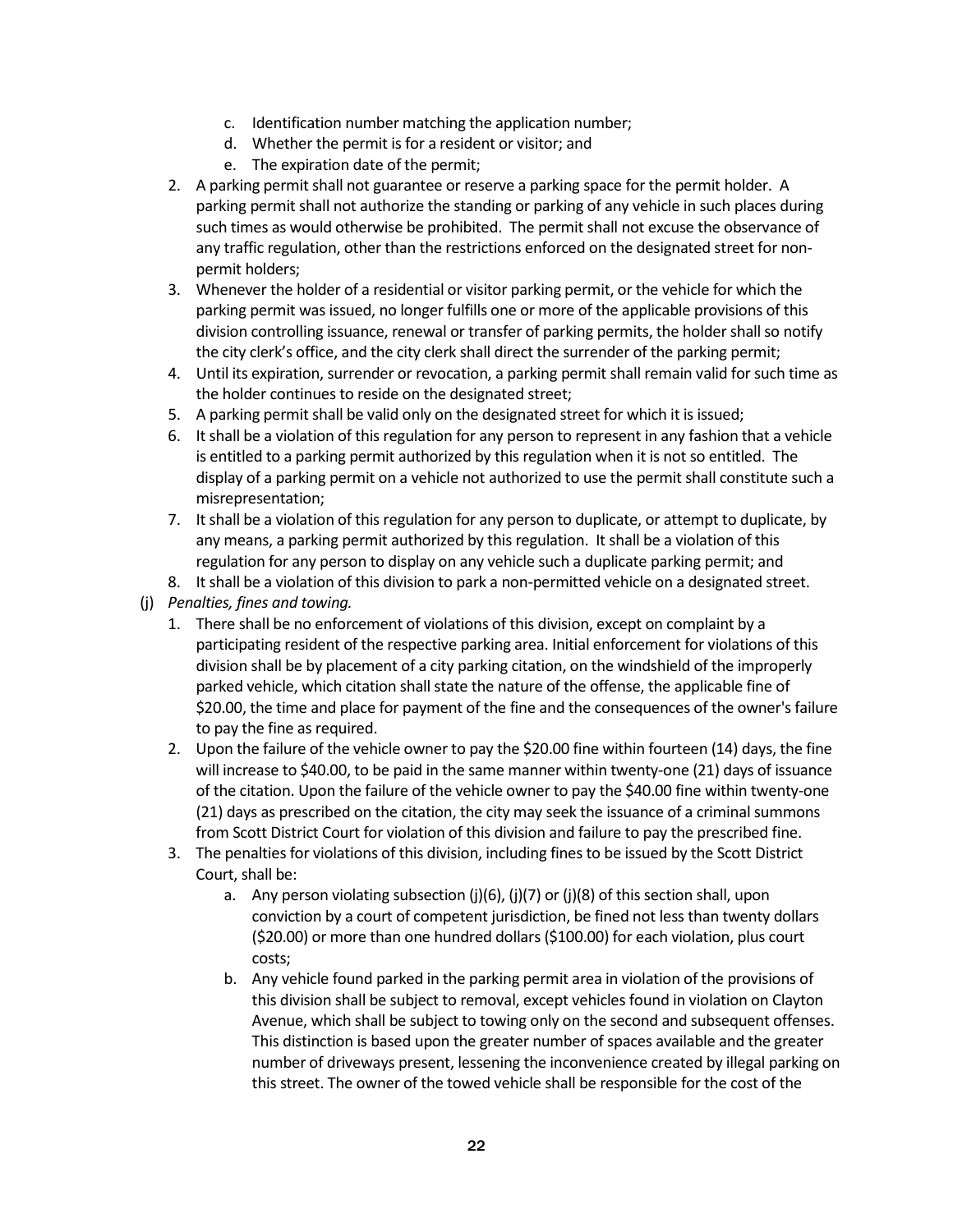towing, in addition to any fine that may be imposed for the violation;

- c. Any person failing to pay the enhanced fine, provided above in this section, for a parking violation shall, upon conviction by the Scott District Court, be fined not less than \$40.00 or more than \$100.00 for each violation, plus court costs; and
- d. The owner or driver of any vehicle ticketed for a violation of this division shall remove the ticketed vehicle within forty-eight (48) hours of the time the ticket was issued. Failure to remove the vehicle within that time shall be deemed a second violation, subjecting the vehicle owner to an additional fine and the towing of the vehicle.

# **Secs. 38-142 – 38-149. Reserved.**

# **ARTICLE VII. BICYCLES.**

# **Sec. 38-150. Traffic laws apply.**

Every person riding a bicycle upon a roadway shall be granted all the rights and shall be subject to all of the duties applicable to the driver of a vehicle by the laws of this state declaring rules of the road applicable to vehicles or by this chapter made applicable to the driver of a vehicle, except as to special regulations in section 18-117 and this article and except as to those provisions of laws which, by their nature, can have no application.

# **Sec. 38-151. Obedience to traffic-control devices.**

Any person operating a bicycle shall obey the instructions of official traffic-control signals, signs and other control devices applicable to vehicles, unless otherwise directed by a police officer. **Sec. 38-152. Method of riding.**

A person propelling a bicycle shall not ride other than astride a permanent and regular seat attached thereto. No bicycle shall be used to carry more persons at one time than the number for which it is designed and equipped.

#### **Sec. 38-153. Riding on roadways and bicycle paths.**

- (a) Every person operating a bicycle upon a roadway shall ride as near to the right-hand side of the roadway as practicable, exercising due care when passing a standing vehicle or one proceeding in the same direction.
- (b) Whenever a designated bicycle path has been provided adjacent to a roadway, bicycle riders shall use such path and shall not use the roadway.
- (c) No person shall ride a bicycle on any designated limited-access highway.
- (d) No motorized vehicles shall be allowed on any designated bicycle path.

#### **Sec. 38-154. Emerging from alley or driveway.**

The operator of a bicycle emerging from an alley, driveway or building shall, upon approaching a sidewalk or the sidewalk area extending across any alleyway, yield the right-of-way to all pedestrians approaching on such sidewalk or sidewalk area, and upon entering the roadway shall yield the right-of-way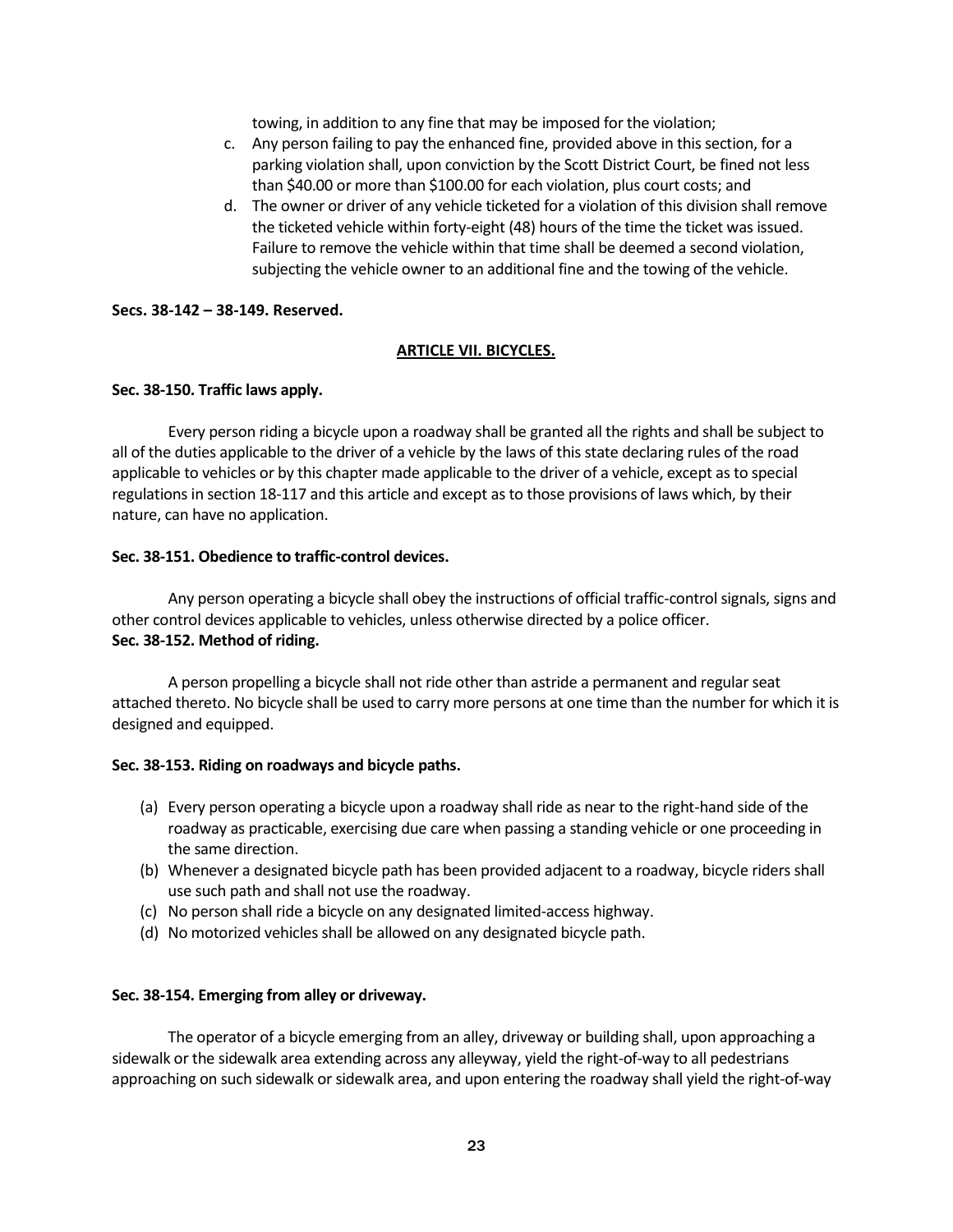to all vehicles approaching on such roadway.

# **Sec. 38-155. Carrying articles.**

No person operating a bicycle shall carry any package, bundle or article which prevents the rider from keeping at least one (1) hand on the handlebars.

# **Sec. 38-156. Clinging to vehicles.**

No person riding upon any bicycle shall attach the same or himself to any vehicle upon a roadway.

# **Sec. 38-157. Parking.**

No person shall park a bicycle upon a street except upon the roadway against the curb or upon the sidewalk in a rack to support the bicycle or against a building or at the curb. Bicycles shall be parked in such manner as to afford the least obstruction to pedestrian traffic.

# **Sec. 38-158. Riding on sidewalks.**

- (a) No person shall ride a bicycle upon a sidewalk within the downtown central business district, except for members of the police department and the sheriff's office.
- (b) The city engineer is authorized to erect signs on any sidewalk or roadway prohibiting the riding of bicycles thereon by any person, when, in his opinion, the riding of bicycles would constitute a danger either to the riders or to pedestrians. When such signs are in place, only sworn police officers may disregard the same.
- (c) Whenever any person is riding a bicycle upon a sidewalk, such person shall yield the right-of-way to any pedestrian and shall give audible signal before overtaking and passing such pedestrian.
- (d) Sworn police officers are authorized to ride bicycles, horses and Segways (or equivalent products) on any sidewalk or roadway, including those within the business district.

# **Sec. 38-159. Equipment.**

Every bicycle, when in use at nighttime, shall be equipped with a lamp on the front, which shall emit a white light visible from a distance of at least five hundred (500) feet to the front and with a red reflector on the rear of a type which shall be visible from all distances from fifty (50) feet to three hundred (300) feet to the rear when directly in front of a lawful upper beams of headlamps on a motor vehicle. A lamp emitting a red light visible from a distance of five hundred (500) feet to the rear may be used in addition to the red reflector.

# **Sec. 38-160. Penalty.**

- (a) It shall be a misdemeanor for any person to commit any act forbidden by, or fail to perform any act required by, this article.
- (b) The parent of any child or guardian of any ward shall not authorize or knowingly permit any such child or ward to violate any of the provisions of this article.
- (c) The provisions of this article shall apply whenever a bicycle is operated upon any public path set aside for the exclusive use of bicycles, subject to exceptions stated.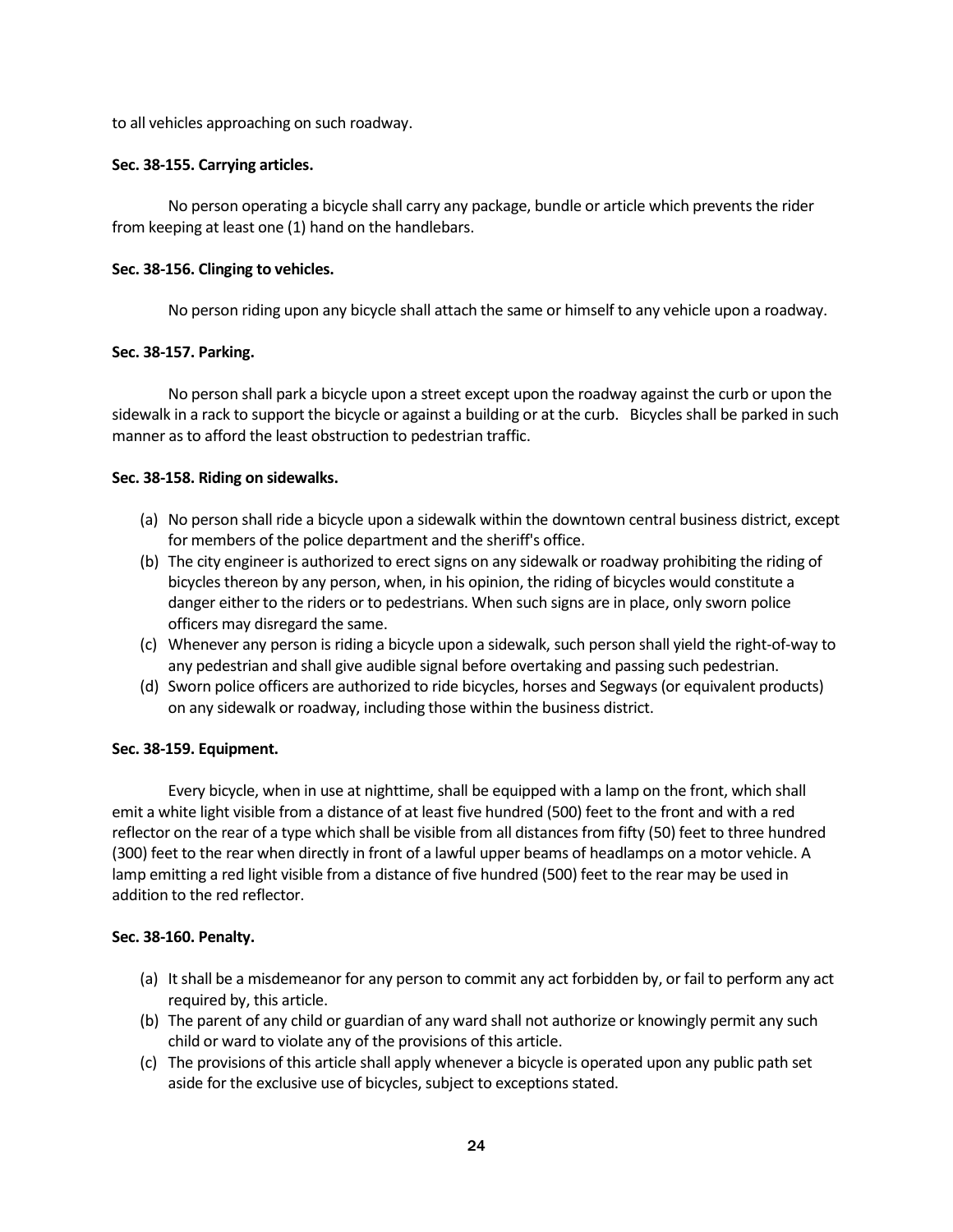# **Secs. 38-161 – 38-169. Reserved.**

# **ARTICLE VIII. GOLF CARTS.**

# **Sec. 38-170. Definition.**

As used in this chapter, the term "golf cart" means any self-propelled vehicle that:

- 1. Is designed for the transportation of players or maintaining equipment on a golf course, while engaged in the playing of golf, supervising the play of golf, or maintaining the condition of the grounds on a golf course;
- 2. Has a minimum of four (4) wheels;
- 3. Is designed to operate at a speed of not more than thirty-five (35) miles per hour;
- 4. Is designed to carry not more than six (6) persons, including the driver;
- 5. Has a maximum gross vehicle weight of two thousand five hundred (2,500) pounds;
- 6. Has a maximum rated payload capacity of one thousand two hundred (1,200) pounds; and
- 7. Meets the federal motor vehicle safety standards for low-speed vehicles set forth in 49 CFR 571.500.

# **Sec. 38-171. Compliance.**

In compliance with section 38-172, golf carts may be operated on the designated city streets (which are on file in the city clerk's office), all of whose speed limits are less than 35 miles per hour. The operator of the golf cart shall not cross a roadway at an intersection where the roadway being crossed has a posted speed limit of greater than or equal to thirty-five (35) miles per hour.

#### **Sec. 38-172. Requirements.**

In order to be operated on such designated city streets, a golf cart shall:

- 1. Be issued a permit for the golf cart by the city, upon submission of the permit application fee of ten dollars (\$10.00);
- 2. Display a sticker or permit that identifies that the golf cart is allowed to be operated on specific roadways within the city;
- 3. Be inspected by a certified inspector designated by the Scott County sheriff's office and certified through the Department of Vehicle Regulation to ensure that the golf cart complies with the requirements of this section. The inspection fee under this paragraph shall be \$5.00 if the inspection occurs at the sheriff's office or \$15.00 per trip charged if it becomes necessary for the certified inspector to travel to the site of the golf cart rather than having the golf cart brought to the sheriff's office; additional inspections shall carry a cost of \$5.00 per golf cart (ex: two inspections at the sheriff's office =  $$10.00$ ; two inspections at the same off-site location =  $$20.00$ );
- 4. Display a slow-moving vehicle emblem in compliance with KRS 189.820;
- 5. Be insured in compliance with KRS 304.39-080 by the owner or operator, and the proof of insurance shall be inside the golf cart at all times of operation on a public roadway;
- 6. Be operated only between sunrise and sunset;
- 7. Be operated by a person with a valid operator's license in his or her possession.

# **Sec. 38-173. Traffic regulations.**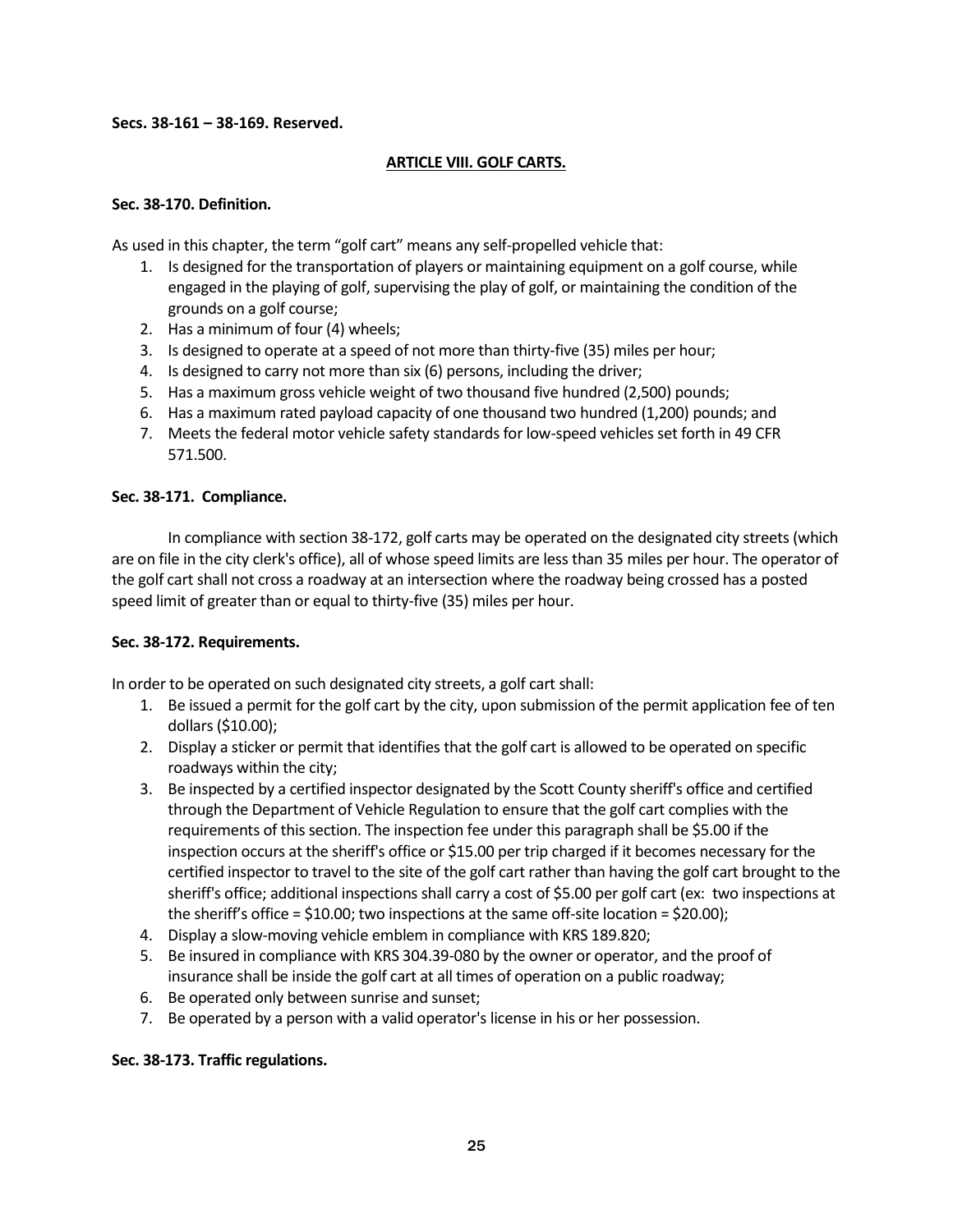Any person operating a golf cart on a public roadway under the provisions of this chapter shall be subject to the traffic regulations of KRS chapter 189 and any other applicable provisions of this Code pertaining to the operation of vehicles upon city streets.

# **Sec. 38-174. Exemptions.**

A golf cart operating on a public roadway is not considered to be a motor vehicle and is exempt from:

- 1. Title requirements of KRS 186.020;
- 2. Vehicle registration requirements of KRS 186.050; and
- 3. Emissions compliance certificates pursuant to KRS 224.20-720.

#### **Sec. 38-175. Additional exemption.**

The provisions of these sections shall not apply to a golf cart that is not used on a public roadway except to cross a roadway while following a golf cart path on a golf course.

# **Sec. 38-176. Penalty.**

Any person violating the provisions of this article shall, upon conviction of a first offense, be fined not less than one hundred dollars (\$100.00) nor more than two hundred fifty dollars (\$250.00). Any person convicted of a subsequent violation of this article within two (2) years of a prior conviction under this article shall be fined not less than two hundred fifty dollars (\$250.00) nor more than five hundred dollars (\$500.00).

#### **Secs. 38-177 – 38-179. Reserved.**

# **ARTICLE IX. SNOW EMERGENCIES AND SNOW REMOVAL**

#### **Sec. 38-180. Adoption of snow plan.**

The Georgetown Snow Removal Management Plan (hereinafter "the snow plan"), as may be amended from time to time by the city council, including the definitions set forth therein, is incorporated by reference herein.

#### **Sec. 38-181. Classification of streets.**

For purposes of this article, all streets in the city shall be classified into five (5) categories: statemaintained routes, snow emergency routes, secondary streets, tertiary streets, and private streets. Snow emergency routes, secondary streets and tertiary streets may be further classified as dedicated and notdedicated. The map set forth in the snow plan shall be the official record of street designations.

#### **Sec. 38-182. Parking restrictions.**

- (a) *Parking prohibited during snow emergency*. During a declared snow emergency, no person shall park any vehicle, trailer, storage container or equipment upon a street designated as an emergency snow route.
- (b) *Disabled or abandoned vehicles during a snow event.* During any snow event, no person shall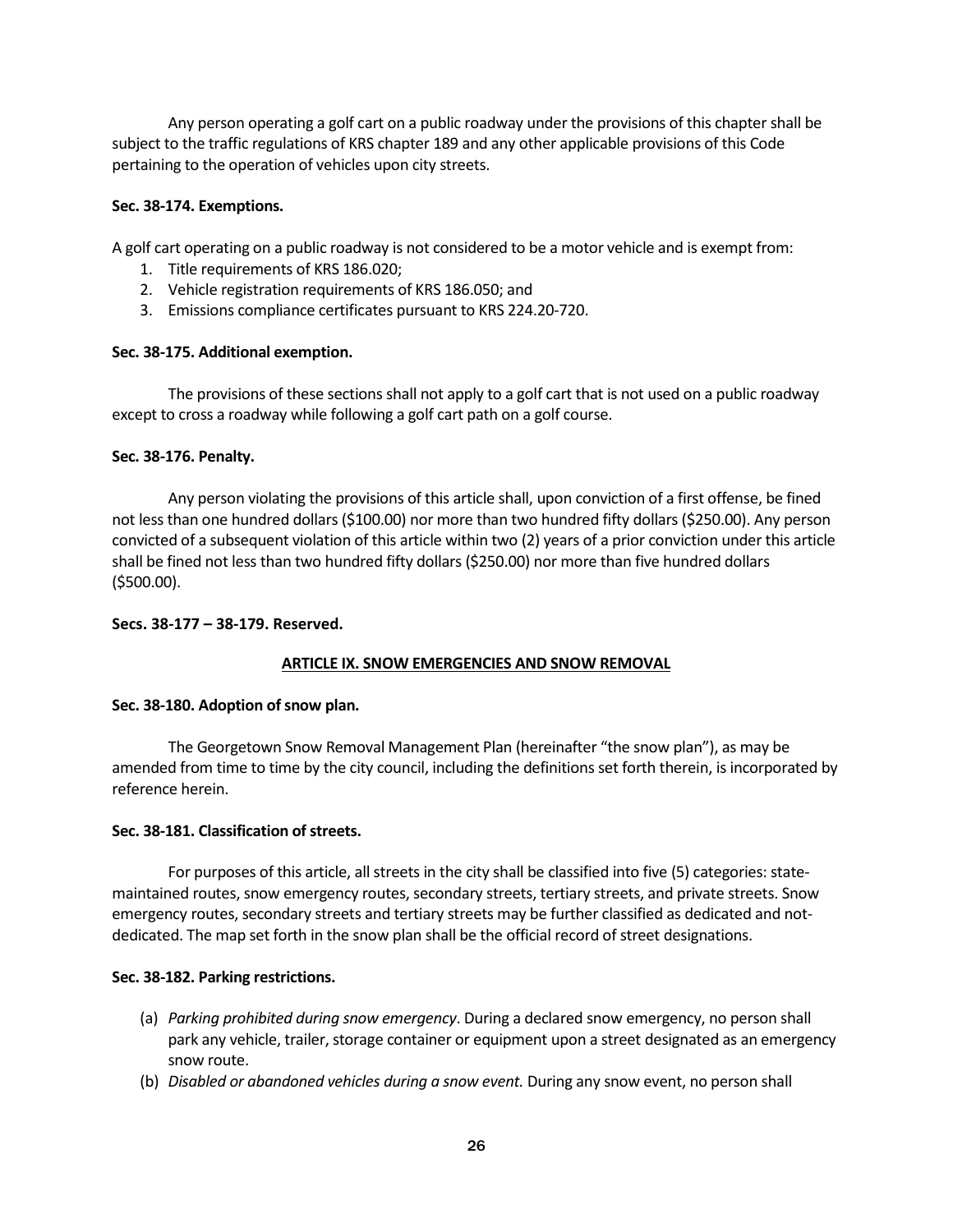permit a vehicle, whether operational or disabled, to remain on the traveled portion of the street. This prohibition shall not apply to any person who is actively attempting to remove the vehicle from the traveled portion of the street.

#### **Sec. 38-183. Snow removal on not-dedicated and private streets.**

- (a) *Not-dedicated streets*. The city shall provide snow removal and treatment on streets that have been platted for dedication to the city but have not yet been accepted for maintenance, provided that the responsible entity executes a liability waiver on a form to be provided by the department of public works no later than the date set forth in the snow plan. If the responsible entity declines city snow removal or fails to provide the required waiver, the responsible entity shall clear the notdedicated streets for which it is responsible within twenty-four (24) hours after final snowfall or ice accumulation.
- (b) *Private streets.* The city shall not provide snow removal service on private streets, including residential streets that were not intended to be dedicated to the city for maintenance.

# **Sec. 38-184. Snow to be removed around fire hydrants.**

All occupants of property upon which is located a fire hydrant shall, within twenty-four (24) hours following a snowfall, clear a three (3) foot clearance encircling the hydrant and a four (4) foot wide access path from the street. In cases of vacant or unoccupied lots, it shall be the duty of the owner(s) of the lot(s) or the person(s) in control thereof to remove the snow as herein provided.

# **Sec. 38-185. Placement of snow on streets and sidewalks.**

It shall be unlawful for any person to place snow on any portion of a traveled street, alley, sidewalk or driveway constructed as a continuation of sidewalk.

#### **Sec. 38-186. Snow windrows.**

The creation of snow windrows in front of residential driveways and private street entrances is an inevitable result of snow plowing. Occupants of property shall be responsible for clearing snow windrows at the foot of their driveways. Owners or persons responsible for the maintenance of private property shall be responsible for clearing snow windrows at the entrance to the public street. It shall be unlawful for any person to displace snow from windrows onto a city street or sidewalk.

#### **Sec. 38-187. Snow and ice around trash containers.**

During conditions of snow and ice, all persons receiving trash collection through the city's exclusive franchise agreement or other lawful mechanism shall be responsible for ensuring that trash containers are accessible and are placed in such a manner that sanitation crews and automated equipment can safely remove the containers from the person's property.

# **Sec. 38-188. Penalty.**

(a) The Georgetown Police Department shall have the right to remove any vehicle, truck, trailer, storage container or equipment in violation of section 38-182, or to engage a wrecker to do so, at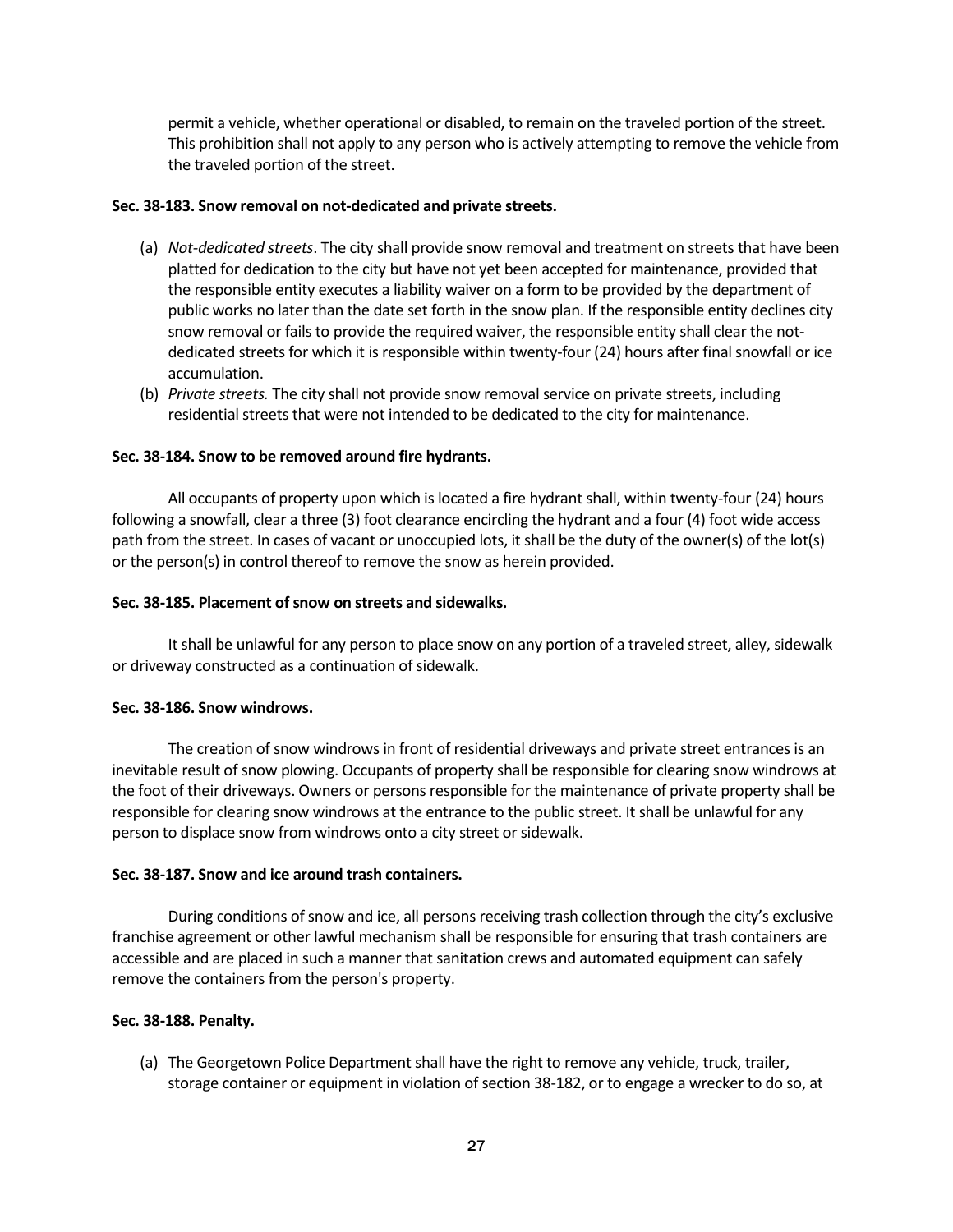the expense of the owner or operator. In lieu of removal, the police department may issue a citation for the vehicle for parking prohibited consistent with sections 38-109 and 38-180 through 38-187.

- (b) Violations of sections 38-184, 38-185, and 38-186 shall be considered nuisances under chapter 26 and enforced in the same manner as specified therein.
- (c) Violations of section 38-187 shall be considered nuisances under section 40-28 and enforced in the same manner as specified in chapter 40, article II.

# **Sec. 38-189. Contracted snow removal.**

When conditions require, the city may contract with private persons for snow removal and treatment of streets.

- (1) *Rotating schedule of snow removal providers.* The department of public works shall maintain rotating schedules for the snow removal providers needed. The schedules will rotate in such a manner as to give each participating snow removal provider an equal opportunity to be contacted or attempted to be contacted by dispatch.
	- a. The rotation schedule may be changed by unilateral action of the public works director to add or delete snow removal providers. Snow removal providers may only be deleted from the schedule for non-compliance with the terms of this article or upon written notice from the operator that the provider no longer wishes to participate in the schedule or has ceased business. No other changes may be made to the schedule except with approval by the public works director.
	- b. The department of public works has an obligation to consumers to ensure that the rates participating snow removal services charge are fair and reasonable. The department of public works will review the snow removal service rates during the first week of January every year. Snow removal providers shall be compensated at the rate or rates provided in the snow plan.
	- c. The department of public works reserves the right to remove any snow removal provider from the rotating schedules for infractions of this article. Infractions include but are not limited to failure to abide by this article or the snow plan and/or failure to arrive in a timely manner (providing for conditions).
- (2) *Scheduling work.* When a snow event necessitating the use of snow removal service occurs, public works shall attempt to contact the next participating snow removal provider on the schedule. Should public works be unable to make contact with that snow removal provider or the provider is unable to provide service within the time frame required, the snow removal provider shall forfeit that call, and public works shall attempt to contact the next snow removal provider on the schedule. The previous snow removal service shall remain on the schedule and shall move to the end of the rotation.
	- a. Nothing in this section shall prohibit the city from contracting with multiple providers simultaneously. In the event multiple service providers are needed, the city shall adhere to the rotating schedule for their selection.
	- b. Any snow removal service that does not arrive on the scheduled route within 30 minutes (considering reasonable conditions) of the scheduled start time shall forfeit that call and the next snow removal service on the list may be called. A snow removal service that fails to arrive (under reasonable conditions) within 30 minutes shall receive a written warning. A second offense (under reasonable conditions) in 12 months may result in a 30-day loss in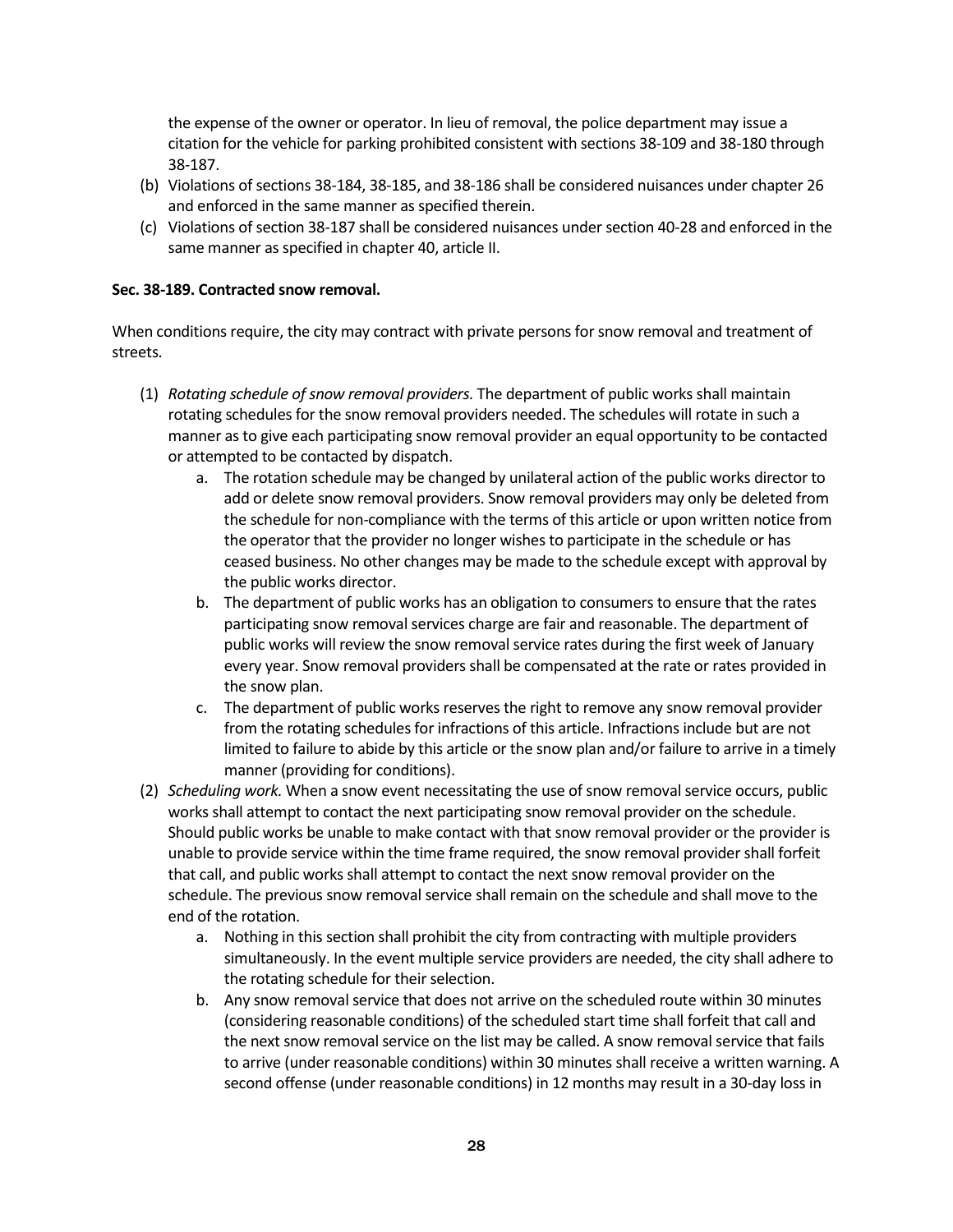the privilege of being on the rotation. A third offense (under reasonable conditions) in a 12 month period may result in the vendor's removal from the list for one calendar year.

- (3) *Eligibility requirements for snow removal providers.* Any snow removal provider wishing to provide snow removal and treatment service pursuant to the terms of this article shall:
	- a. Submit an application to the city attorney on a form approved by his or her office.
	- b. Own sufficient equipment to provide snow removal and/or treatment service according to the snow plan.
	- c. Maintain a Georgetown-Scott County Revenue Commission business license.
	- d. Hold a valid driver's license.
	- e. Provide proof of insurance, in the minimum amount of one million dollars (\$1,000,000.00), retain same through the time they remain on the rotating schedule, and name the "City of Georgetown" as an additional insured upon request by city.
	- f. Require that all employees who will be providing snow removal service to the city participate in a snow plan training course to be provided by the department of public works. The city shall reimburse employees for time spent participating in such training according to the rate schedule set forth in the snow plan.
	- g. Consent to the initial and periodic inspection of the provider's snow removal equipment by the department of public works.

# **Secs. 38-190. Reserved.**

# **ARTICLE X. VIOLATIONS, PENALTIES.**

# **Sec. 38-191. Disposition of fines and forfeitures.**

- (a) All fines shall be payable at the designated boxes provided at the city clerk's office (100 North Court Street) or the dispatch center (911 Communications Court).
- (b) The clerk-treasurer or his/her authorized deputy is hereby authorized to receive fines during regular office hours.
- (c) Once each week, the clerk-treasurer shall turn over to the police department all paid duplicate notices of over parking and all monies collected by him/her therefor.

# **Sec. 38-192. Penalty—General.**

(a) It shall be a misdemeanor for any person to commit any act forbidden by, or fail to perform any act required by, this chapter. Unless another penalty is expressly provided by federal law, state law or in this chapter, every person convicted of a violation of any provision of the traffic regulations shall be subject to a fine of not less than ten dollars (\$10.00) nor more than one hundred dollars (\$100.00)

# **Secs. 38-193 – 38-199. Reserved.**

# **ARTICLE XI. PARKING CITATION ENFORCEMENT**

# **Sec. 38-200. Citation procedure.**

If any motor vehicle is found parked, standing or stopped in violation of parking ordinances enacted by the city, the vehicle may be cited for the appropriate parking violation. The citing officer shall note the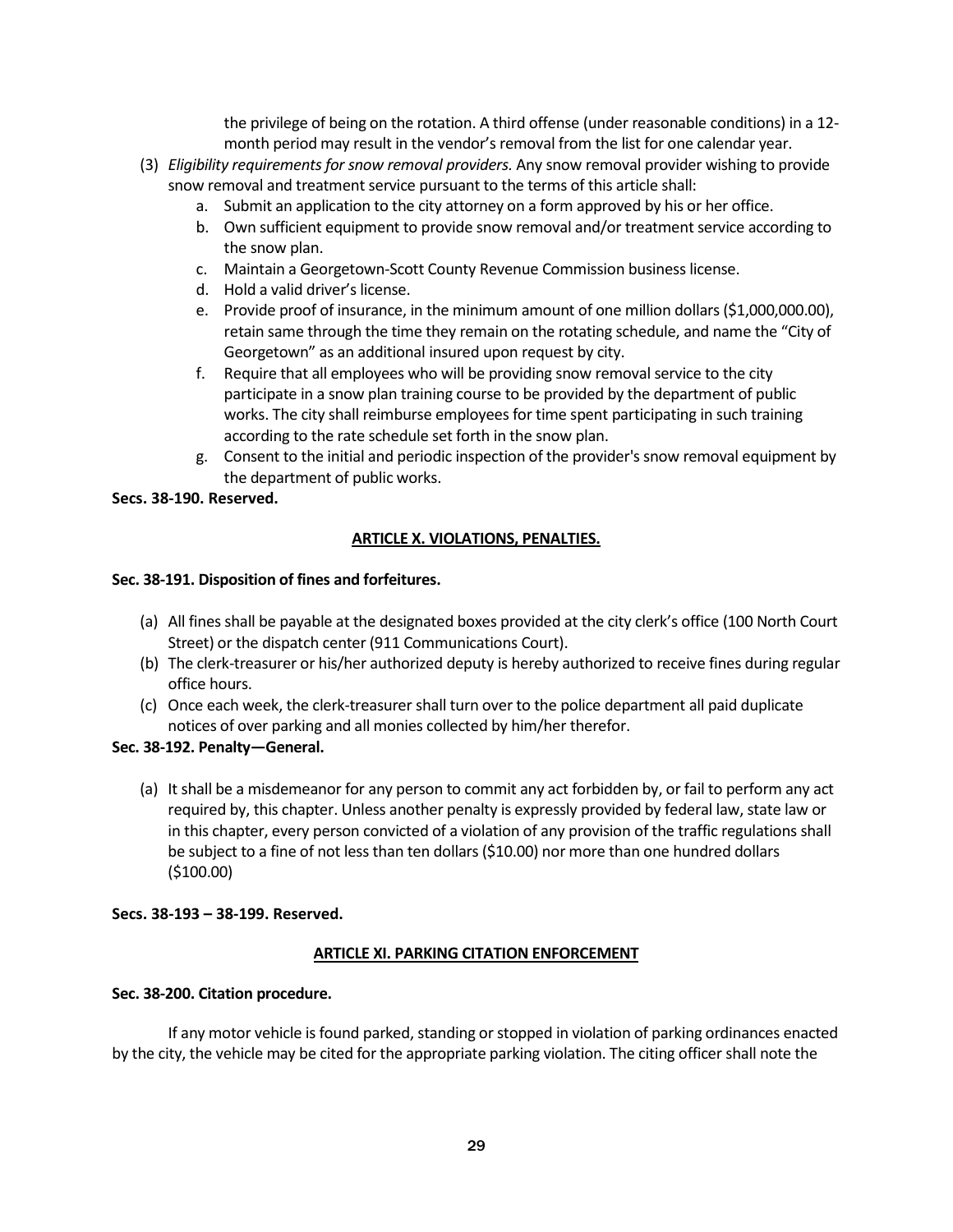vehicle's registration number and any other information concerning the vehicle which will identify it and, if the driver is not present, shall conspicuously affix to the vehicle a notice of the parking violation.

# **Sec. 38-201. Information to be included in notice of parking violation.**

Owners of vehicles who permit that vehicle to be in violation of the parking ordinance, included in Chapter 38 of the Code of Ordinances, shall be notified of the violation by the issuance of a citation in a form approved by the chief of police, which shall be conspicuously affixed to the vehicle. The form of notice shall be prepared by the police department and contain the following information:

- 1. A statement of the specific parking violation for which the citation was issued;
- 2. A statement that: "For the designated violation, a fine in the amount set out below is due and payable to the city within fourteen (14) calendar days of the date of the citation. Fines which are not paid on or before the fourteenth day after the citation is issued shall be enhanced as set out below." The notice shall provide appropriate instructions on the payment of the fine.
- 3. A statement that the vehicle owner shall be summoned to Scott District Court for the violation in the event the applicable fine and penalty are not paid within thirty (30) days of the date of the citation. If summoned to Scott District Court, the owner may be assessed fines and court costs.

# **Sec. 38-202. Fines.**

The owner of any motor vehicle parked, stopped or standing in violation of this chapter shall be cited for that violation, which citation shall be punishable by fines as follows:

| <b>Overtime Parking:</b>                                 |          |
|----------------------------------------------------------|----------|
| First offense                                            | \$25.00  |
| Second offense, within 30 days                           | \$25.00  |
| Third offense, within 30 days                            | \$50.00  |
| Fourth offense, within 30 days                           | \$100.00 |
| All subsequent offenses within 6 months of first offense | \$100.00 |
| Accessible parking                                       | \$100.00 |
| <b>Blocking alley</b>                                    | \$25.00  |
| <b>Blocking driveway</b>                                 | \$25.00  |
| Parking prohibited                                       |          |
| Fire lane                                                |          |
| Tow zone                                                 |          |
| Fire hydrant                                             |          |
| Double parking                                           |          |
| Improper parking                                         |          |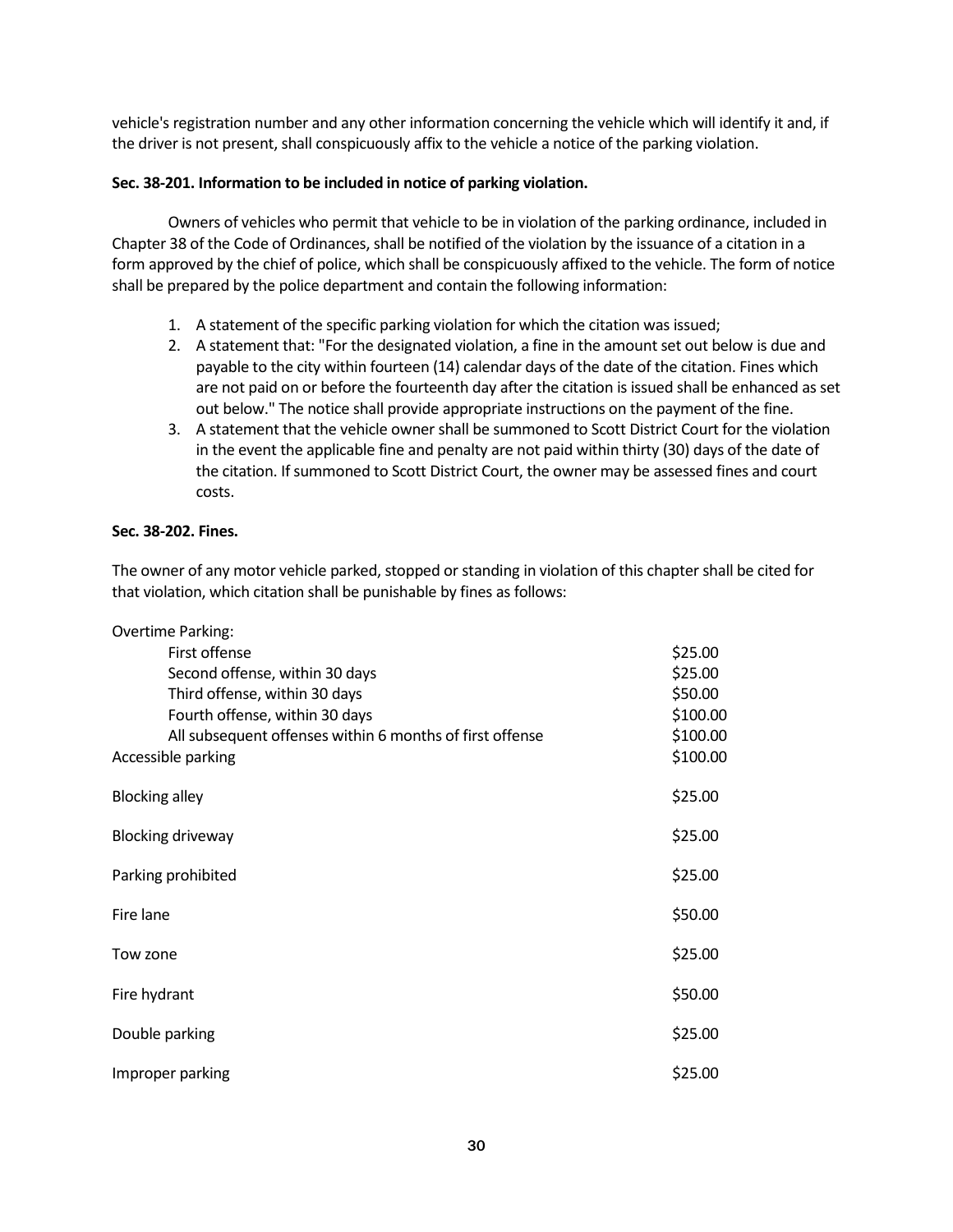| Yellow curb  | \$25.00 |
|--------------|---------|
| Loading zone | \$25.00 |

# **Sec. 38-203. Responsibilities of person who receives notice; liability of vehicle owner.**

- (a) For each violation, the fine set out above is due and payable to the city within fourteen (14) calendar days of the date of the citation. Violations for which the applicable fine is not paid on or before the fourteenth day shall carry a fine double the amount set out above. As an example, a twenty-five dollar fine for first or second offense overtime parking, if not paid within fourteen (14) days, will carry a fifty dollar fine; a one hundred dollar fine for fourth offense overtime parking, if not paid within fourteen (14) days, will carry a two hundred dollar fine. All fines shall be payable at the designated boxes provided at the city clerk's office, located at 100 North Court Street, or the dispatch center, located at 911 Communications Court. The penalties for violations of the parking provisions in this chapter are imposed upon the owner of the vehicle. The operator of the vehicle is not always the owner, but the owner is responsible for the lawful operation of his or her vehicle when entrusted to another.
- (b) If the owner of a vehicle cited for a parking violation has not paid the applicable fine and penalty within thirty (30) days of the date of the citation, the vehicle owner shall be summoned to Scott District Court for the violation. If summoned to Scott District Court, the owner may be assessed fines and court costs.
- (c) The registered owner of a vehicle at the time the violation occurred shall be liable for all fines, fees and penalties which he has refused to pay.

# **Sec. 38-204. Impoundment of vehicles.**

- (a) The city may impound any motor vehicle parked, stopped or standing upon a street or public way within its jurisdiction when in violation of this chapter or a statute prohibiting parking, stopping or standing in the location, manner or at the time the vehicle is cited or any vehicle parked in a designated fire lane on private property in violation of KRS 227.300 and KRS 227.320 is, if unoccupied, declared to be an obstruction in such streets or fire lanes and a public nuisance. Such power is in addition to the authority granted to remove and impound vehicles declared to be a public nuisance. Any police officer or citation officer of the city is authorized to cause the same to be removed to and impounded in the depository provided by the city for such purpose. Any firefighter assigned to the division of fire and emergency services office of the fire marshal is authorized to cause any vehicle parked in a designated fire lane on private property in violation of KRS 227.300 and KRS 227.320, if unoccupied, or any vehicle parked in violation of section 38- 108 of the Code, if unoccupied, to be removed and impounded.
- (b) Whenever a vehicle is removed from a private parking lot pursuant to KRS 189.725, the person engaged to remove such vehicle shall within, twenty-four (24) hours of the removal, provide central dispatch with the following information:
	- 1. Make, model, color, year, license plate number and state of issuance and, if known, the vehicle identification number of the vehicle;
	- 2. Location of where the vehicle was removed from and its present location;
	- 3. Date and time of the removal; and
	- 4. Name, address and telephone number of the person who can authorize the release of the vehicle.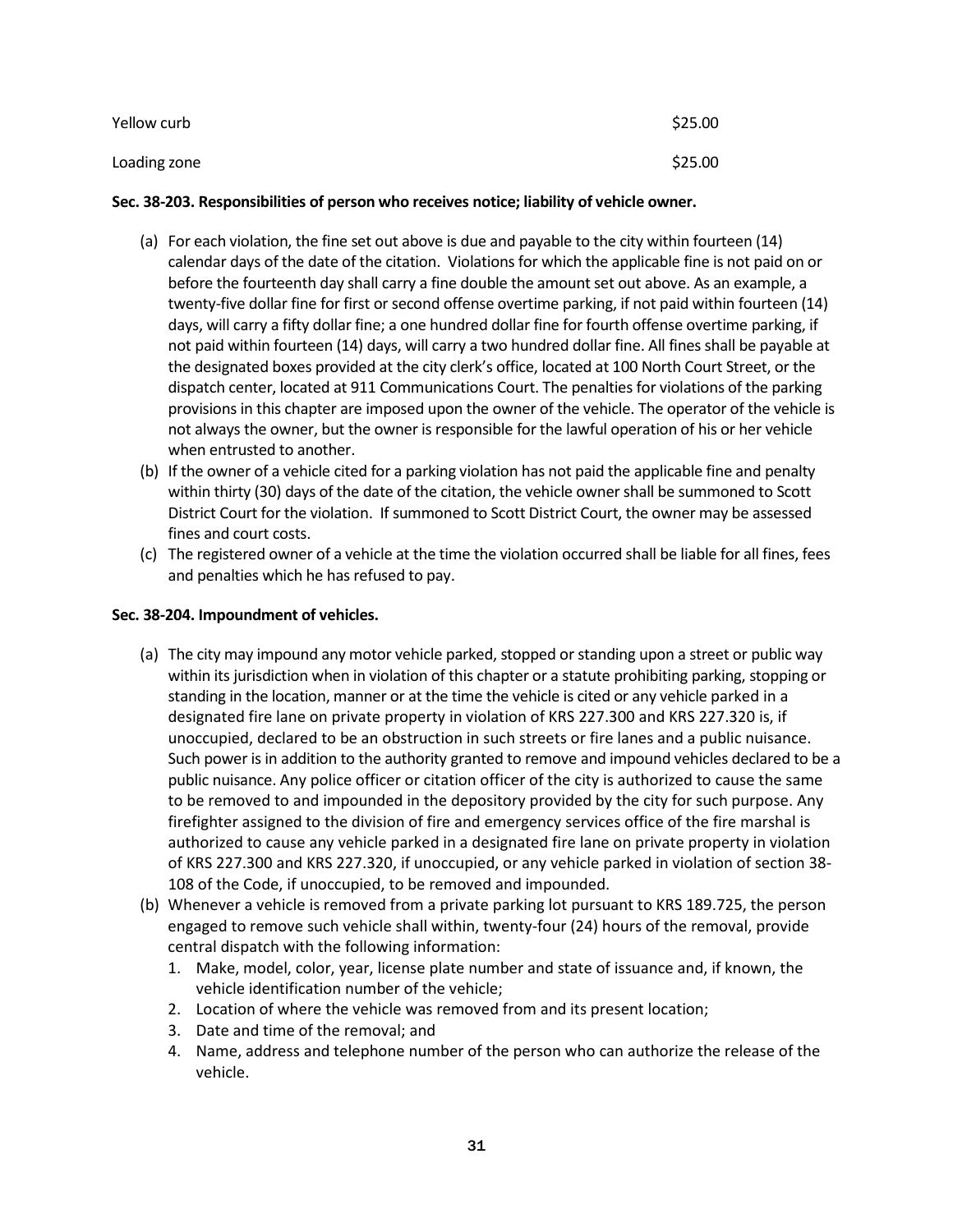- (c) Failure to comply with the requirements of subsection (b) shall subject the violator to a fine of not less than twenty dollars (\$20.00) nor more than five hundred dollars (\$500.00), and each day's continuance of any such violation shall be a separate offense for which a fine of not less than twenty dollars (\$20.00) nor more than five hundred dollars (\$500.00) shall be imposed.
- (d) The city, in addition to the fines levied for parking or traffic offenses, may by ordinance impose reasonable towing, handling and storage charges upon such impounded vehicle.
- (e) The city may condition the release of an impounded vehicle upon the payment of all outstanding fines levied for parking or traffic offenses and the towing, handling and storage charges imposed thereon. A vehicle may be released to the owner or other person entitled to possession only upon proof of ownership or right to possession. The city may require reasonable security, bond or other assurances of indemnification from a person who is not the registered owner of the vehicle prior to releasing the vehicle to such person.
- (f) For purposes of this article XI, "impoundment" shall mean either removal to a secure location or immobilization of the vehicle at the site of the violation by a device attached to the vehicle.

# **SECTION TWO**

If any section, subsection, paragraph, sentence, clause, phrase, or a portion of this ordinance is declared illegal or unconstitutional or otherwise invalid, such declaration shall not affect the remaining portions hereof.

# **SECTION THREE**

All ordinances or parts of ordinances in conflict with this Ordinance are hereby repealed.

#### **SECTION FOUR**

This Ordinance shall be in full force and effect upon passage and publication.

| PUBLICLY INTRODUCED AND READ FIRST TIME: | April 11, 2022 |
|------------------------------------------|----------------|
|                                          |                |

PUBLICLY READ SECOND TIME AND PASSED: April 25, 2022

APPROVED:

022 12:02 EDT) Tom Prather

Tom Prather, Mayor

 $\text{ATTEST:}$   $\text{Trace~Hoffman (Apr 29, 2022~12:58~EDT)}$ , 2022 12:58 EDT) Tracie Hoffman

Tracie Hoffman, City Clerk